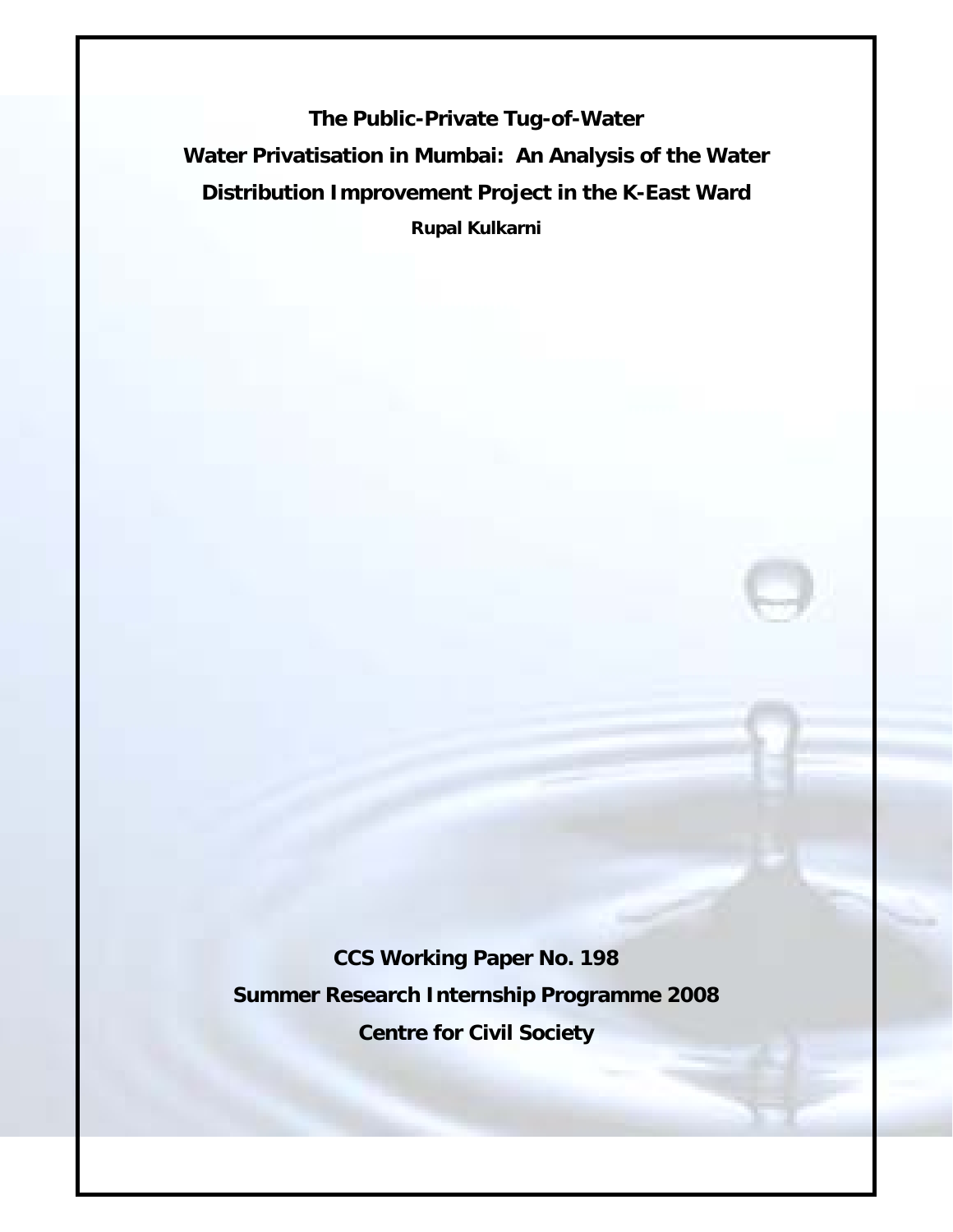# **Table of Contents**

| 5. CUSTOMER SERVICE AND TECHNICAL REPORT (THE DRAFT BACKGROUND REVIEW REPORT) 16 |  |
|----------------------------------------------------------------------------------|--|
| F. A COMPARISON OF THE K-EAST WARD WATER UTILITY AND THE JUSCO WATER UTILITY25   |  |
|                                                                                  |  |
| G. THE DEBATE OVER PUBLIC MANAGEMENT VS PRIVATISATION OF WATER - A SPECULATIVE   |  |
|                                                                                  |  |
|                                                                                  |  |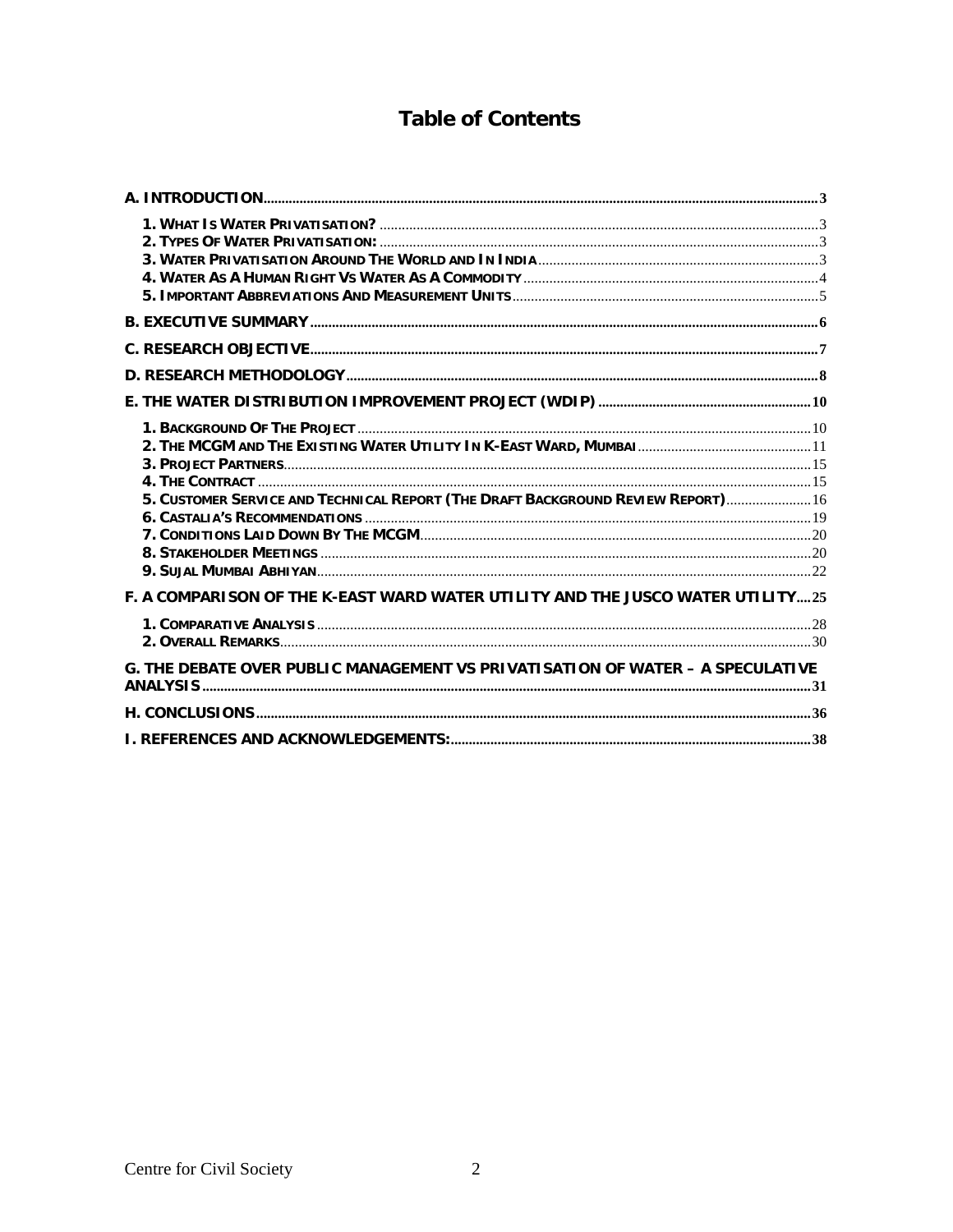## **A. Introduction**

#### **1. What Is Water Privatisation?**

Water privatisation is a term used to refer to private involvement in the supply and management of water resources and in some cases, the privatisation of the water resource itself.

#### **2. Types of Water Privatisation:**

Water privatisation can be brought about by a management contract or a lease contract or a concession contract.<sup>1</sup> The following methods may also be used:

- a) BOT: Build- Operate- Transfer
- b) BOLT: Build- Operate- Lease- Transfer
- c) BOOT: Build- Operate- Own- Transfer
- d) DBFOT: Design- Build- Finance- Operate-Transfer
- e) ROT: Rehabilitate- Operate- Transfer

#### **3. Water Privatisation around the World and In India**

Today, less than 10% of all the water management systems in the world are in private hands. The rest are publicly managed. There are few big players in private water management who in the past have bagged contracts in countries like Bolivia, Uruguay, Peru, South Africa, Ghana, the Philippines and India. All these projects have been ridden with controversies and followed by massive protests. In India, the entry of private players into water management was encouraged by the National Water Policy, 2002 which

 $\overline{a}$ 

 $1$  A Management contract involves the least degree of private participation followed by Lease contracts. A Concession contract on the other hand is long term and gives maximum autonomy to the private operator.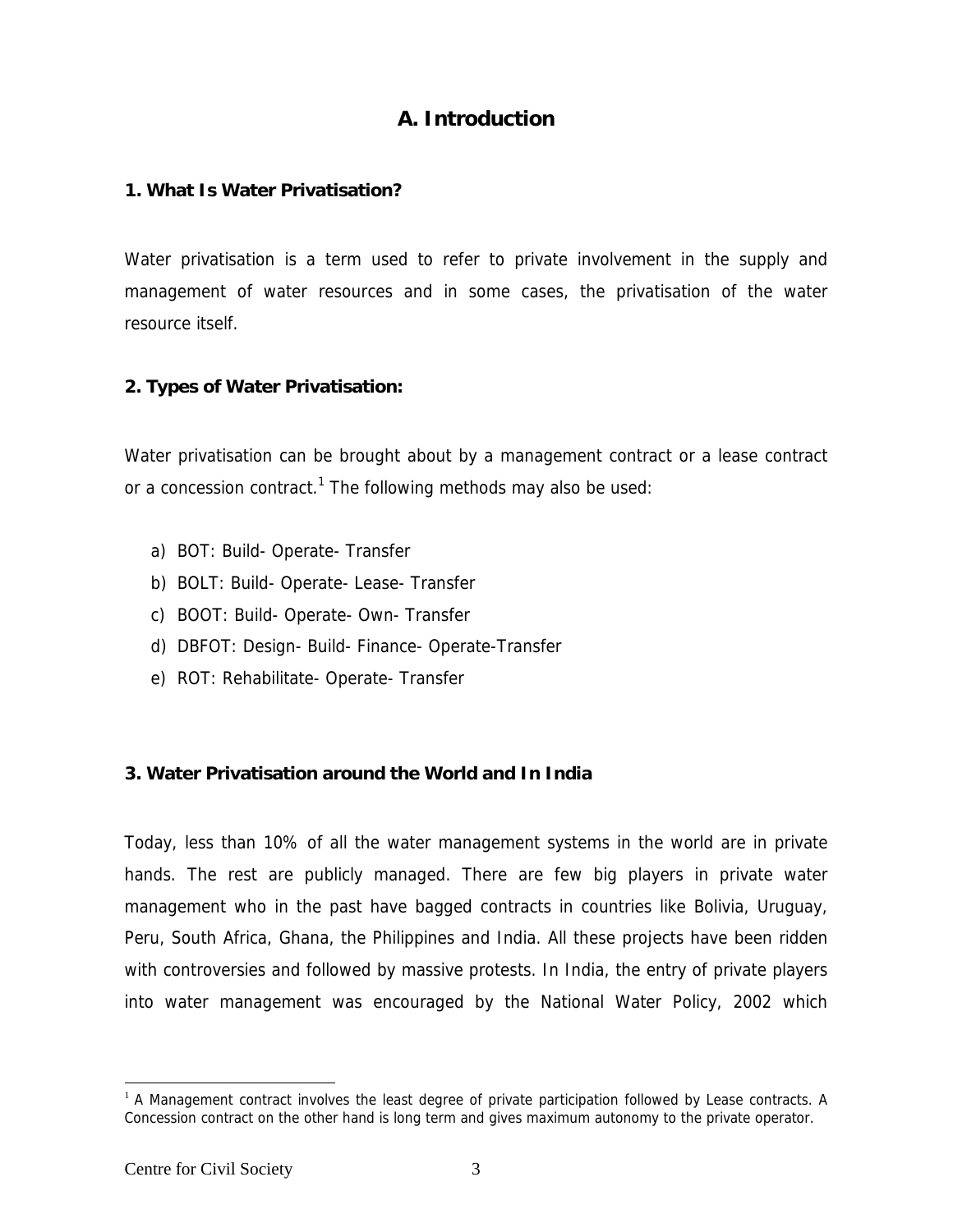explicitly stated the need for *"various combinations of private sector participation, in* building, owning, operating, leasing and transferring of water resources facilities".  $^{\text{!}}$ 

#### **4. Water as a Human Right Vs Water As a Commodity**

Water is the essence of life. Water is a natural resource to be publicly owned and enjoyed. Human survival depends on water. The importance of water as a vital resource for human survival was recognized as early as 1946 by the international community. In 2002, UNESCO officially recognized it as an independent human right. Water's recognition as an independent human right implied that it is the duty of every state to 'respect, protect and fulfil' this basic human requirement and thereby prevent undesirable corporate interference in its accessibility. Many advocate that water is a public good to be shared and enjoyed by all human beings and all private property rights to water must be withdrawn. Water's importance for human existence is undeniable and hence it has been hailed as 'Blue Gold'. The conversion of water into a commodity would restrict its access only to those who have the ability to pay for it, thereby violating a human being's right to live. Examples all over the world have shown that private water management projects have been unable to supply water for free/ at lower costs to the poor. This is the reason why water privatisation projects all over the world have met with fierce resistance from civil society groups and citizens. The lack of access to safe drinking water is a problem faced by many countries today.<sup>2</sup> At the heart of this problem lies the controversy of privatisation of water resources and management.

 $\overline{\phantom{a}}$ 

 $<sup>2</sup>$  As per 2005 estimates, nearly 2 billion people across the globe lack access to safe drinking water.</sup>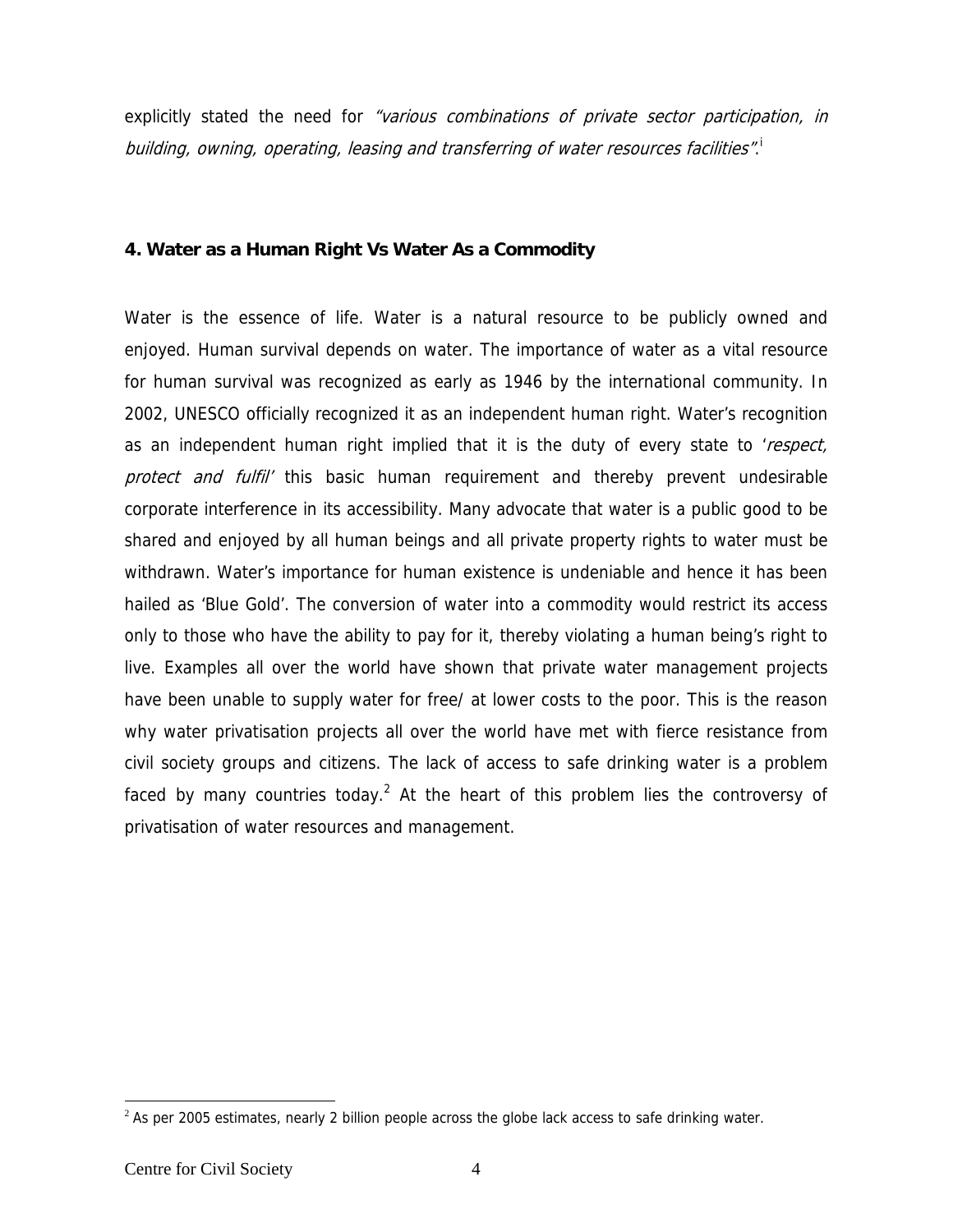#### **5. Important Abbreviations and Measurement Units**

- GIS Geographic Information System
- GOI Government of India
- HC House Connection
- JUSCO Jamshedpur Utilities and Services Company Limited
- MCGM Municipal Corporation of Greater Mumbai
- O & M Operation and Maintenance
- PPIAF Public Private Infrastructure Advisory Facility
- PPP Public Private Partnerships
- PT Public Tap
- ToR Terms of Reference
- UFW Unaccounted for water
- WSS Water Supply and Sewerage
- km kilometre
- km<sup>2</sup> square kilometre
- lpcd litre per capita per day
- m metre
- $m^3$  cubic metre
- $m^3$  per day cubic metre per day
- $m^3$  per day per c cubic metre per day per capita
- mm millimetre
- MLD millions of litres per day
- N/A Not available / not applicable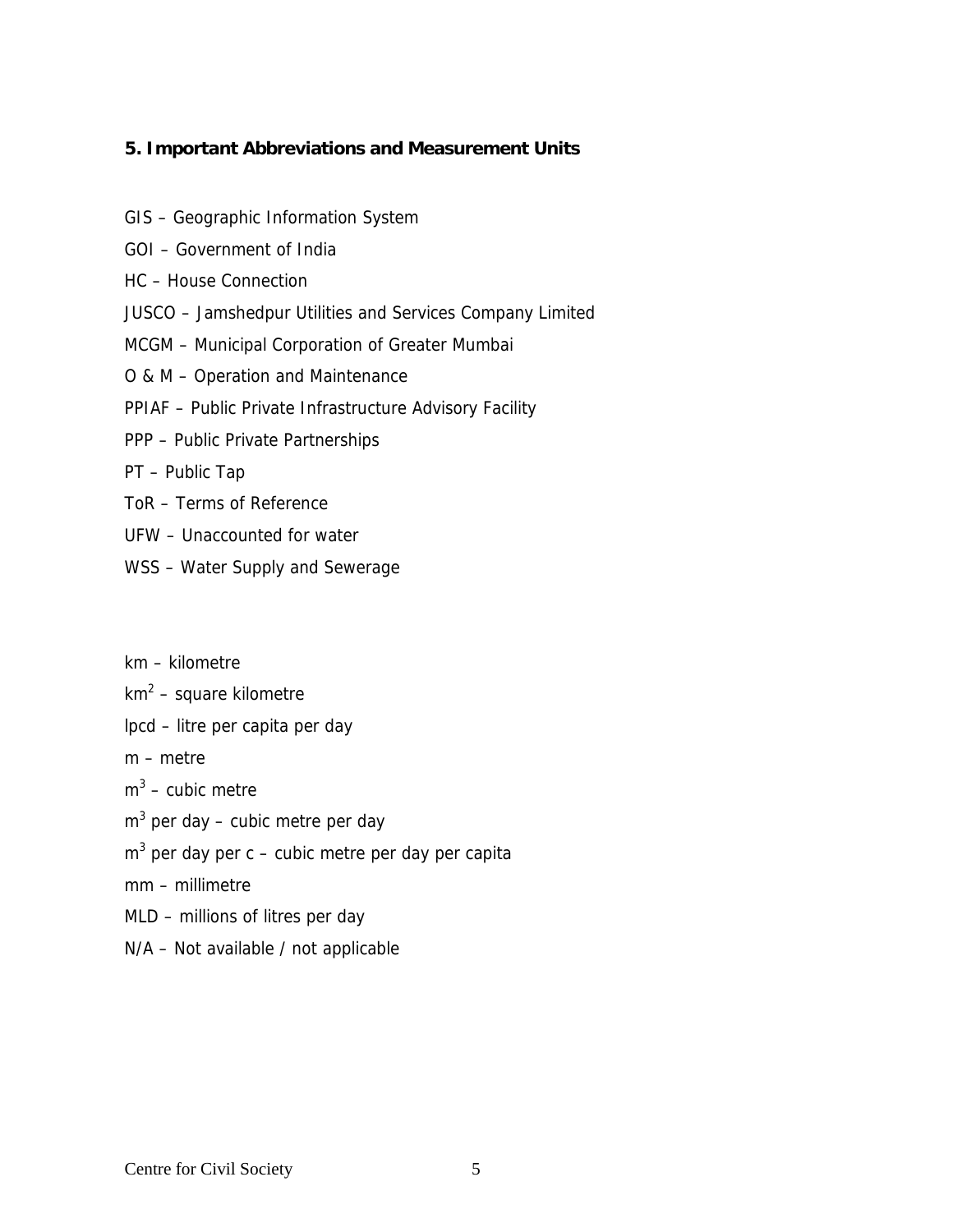### **B. Executive Summary**

"Water, water, everywhere, And all the boards did shrink. Water, water, everywhere, Not any drop to drink"

These lines by Samuel Taylor Coleridge perfectly encapsulate the quandary that we face today in Mumbai and the rest of the world. While water availability is plenty, distributing the same equitably to everyone has been a struggle. Thus, the Government of India promoted the concept of private participation in water management.

However this move has incensed several people and civil society organisations since it is believed that water will cease to be a human right and will be commercialised by the private sector. There have been several such examples globally wherein water prices rose by more than 200% in countries like Bolivia, the Philippines and Ghana. Also with the advent of water privatisation the urban poor suffered the most and had to pay nearly 25-40 times more than water prices in other publicly run utilities, especially in cities like Dhaka and Egypt."

In 2004, a similar attempt at private participation was encouraged by the MCGM in Mumbai and initiated by the World Bank. This project does a brief analysis of this attempt at privatisation in the K-East ward of Mumbai. It also goes on to compare this publicly managed water utility with a privately run water utility. The paper attempts to determine if private participation would assist in solving present problems of water management and if yes, to what extent is private involvement desirable.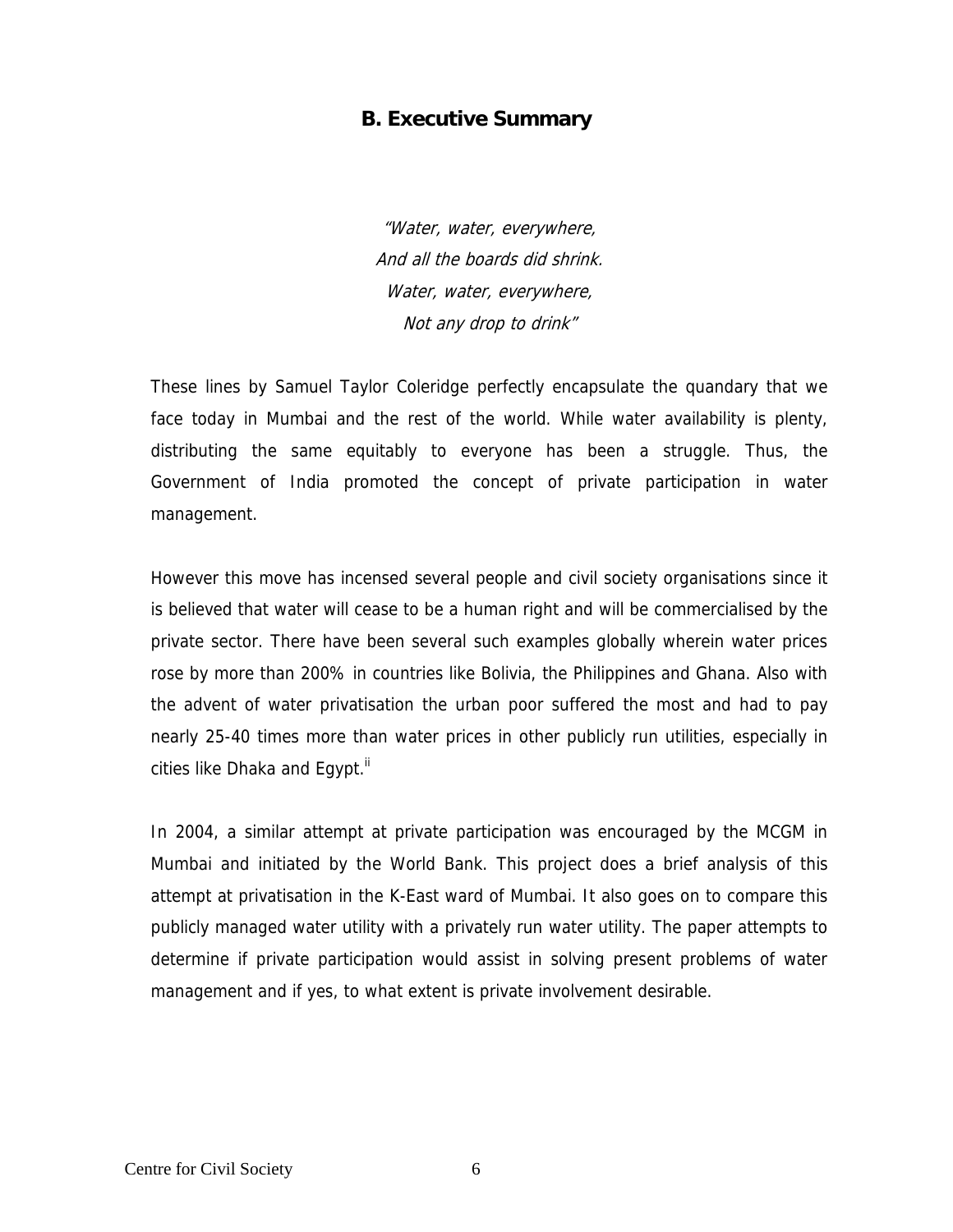## **C. Research Objective**

This study is being done to analyse the overall functioning of the privatised water management system in the K-East ward of Mumbai. Following are the objectives of this study:

- 1) Will privatisation of the MCGM project improve overall efficiency in water supply and management at affordable costs in the specified area? This paper therefore attempts to understand the justifications behind the attempt to privatise the water utility in the K-east ward of Mumbai.
- 2) How does the MCGM run water utility in the K-east ward fare in comparison to the successful private water management project run by JUSCO in Jamshedpur?
- 3) Is privatisation the answer to Mumbai's water problems?

This paper utilises certain quantitative and qualitative parameters as laid down by the Asian Development Bank to analyse the performance of this particular water utility. By doing so, one can discover whether privatisation really does violate the basic human right or whether there exists a solution in private participation to protect and promote water as a human right.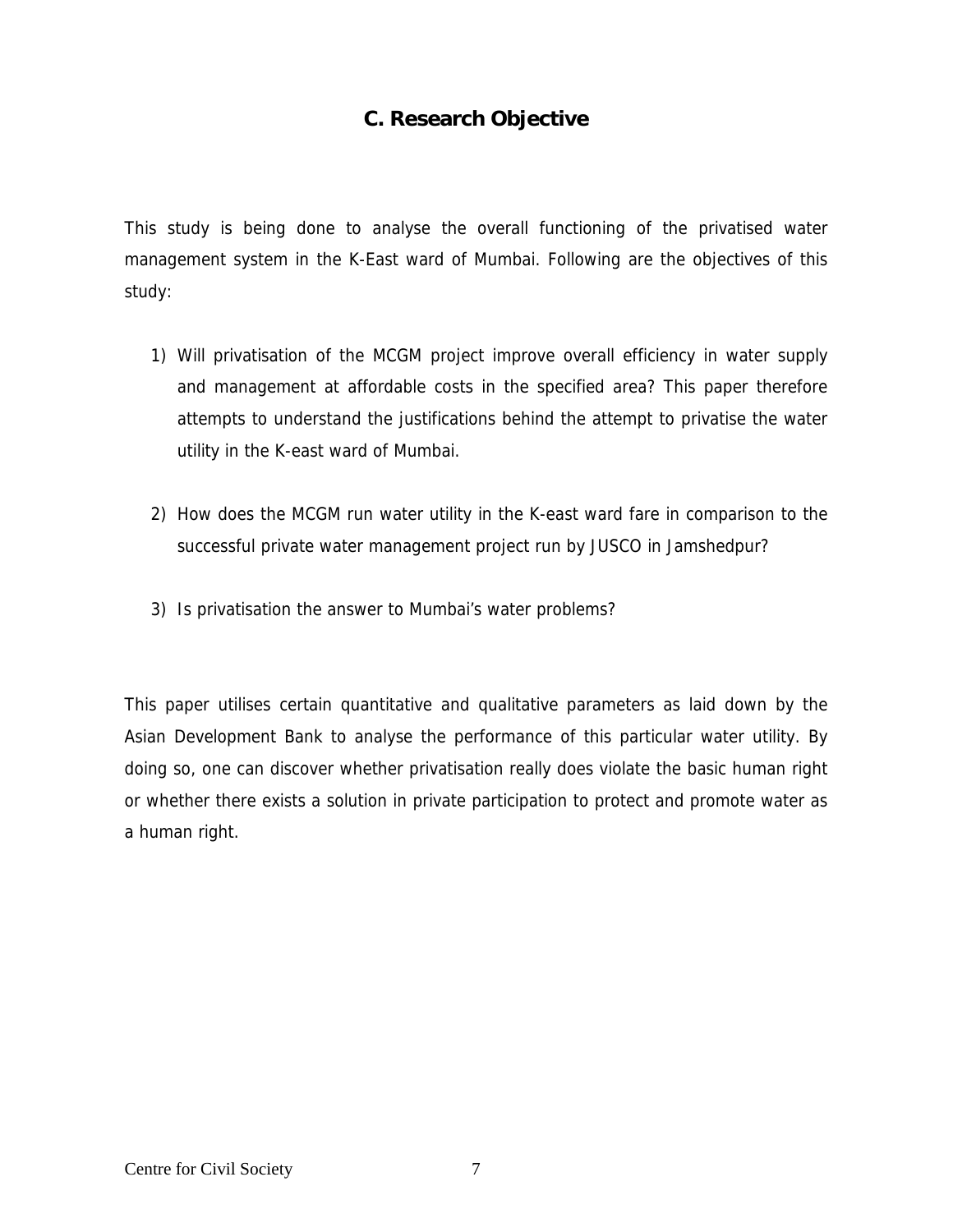## **D. Research Methodology**

#### **1. Secondary Research**

Information has been gathered about the background of the project by reading various opinions on water privatisation, MCGM reports and Castalia reports on the project and understanding the demographics of the area in question. The factors that determine the efficiency of any water utility were identified and put to use during the primary research.

#### **2. Primary Research**

Primary research focussed on gathering information from the major stakeholders in this project viz.

- The MCGM
- The people living in the K-East ward
- Civil society groups and NGOs
- The private management company

For the purpose of obtaining relevant data, the following factors have been identified:

|                | <b>Quantitative Parameters</b> | <b>Qualitative Parameters</b> |
|----------------|--------------------------------|-------------------------------|
|                |                                |                               |
| 1              | <b>Water Supply Coverage</b>   | <b>Water Quality Sampling</b> |
| $\overline{2}$ | Per capita consumption         | <b>Customer Service</b>       |
| 3              | <b>Water Availability</b>      |                               |
| 4              | Unaccounted for Water          |                               |
| 5              | <b>Operating Ratio</b>         |                               |
| 6              | <b>Accounts Receivable</b>     |                               |
| $\overline{7}$ | Average Domestic Tariff        |                               |
| 8              | Staff per 1000 connections     |                               |

TABLE 1.0: Factors used to obtain comparative data for analysing water utilities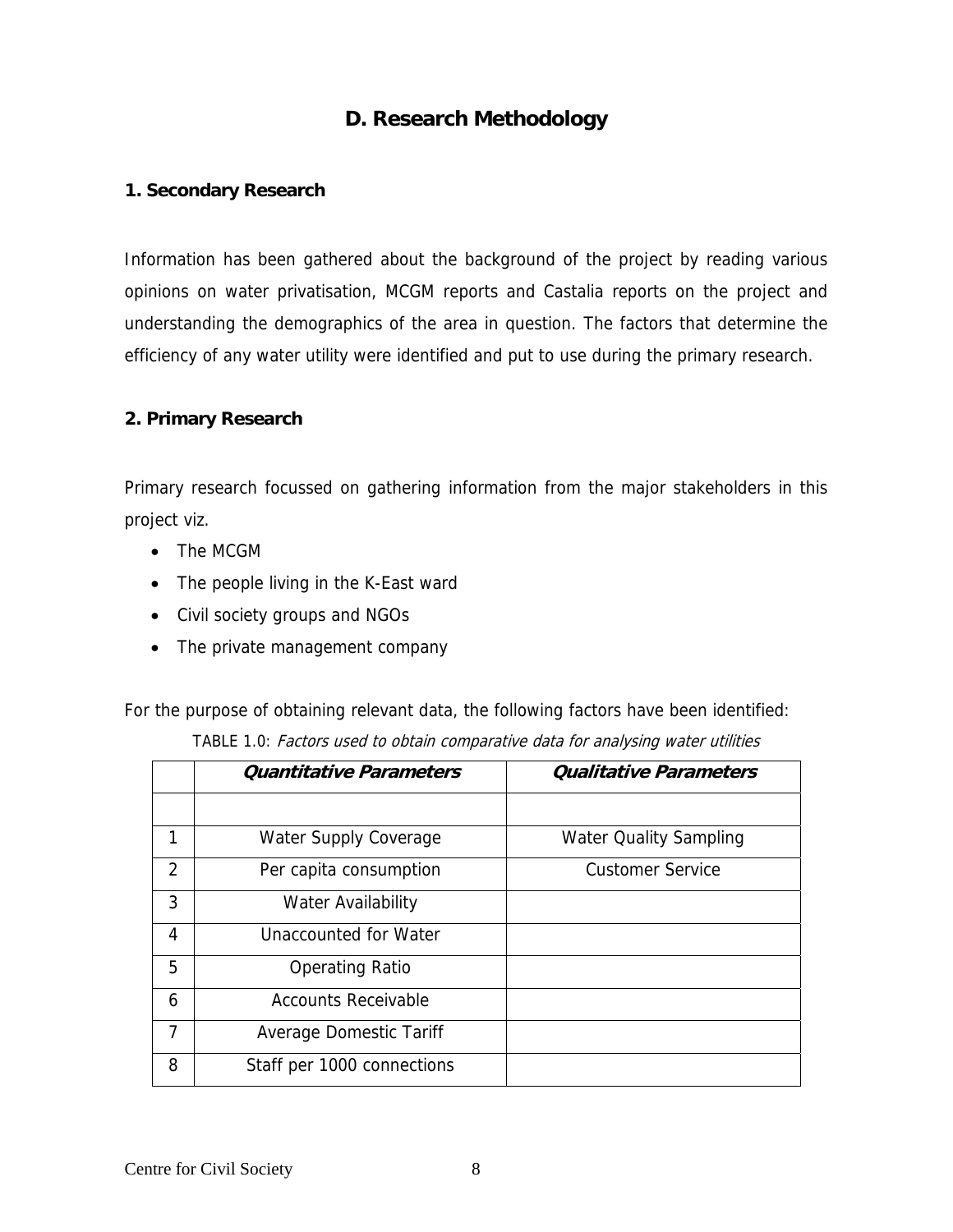The quantitative parameters will be calculated as follows:

- 1) Water supply coverage (%)
	- $=$  [(population served by HC) + (population served by PT)] x 100
	- / [Total population of the concerned area]
- 2) Per capita consumption (lpcd)
- = [total annual domestic consumption  $(m^3)$  x 1000/365] / [number of people served]
- 3) Unaccounted for water (%)
	- = [total annual production  $(m^3)$  total annual consumption  $(m^3)$ ] x 100 / [total annual production  $(m^3)$ ]
- 4) Average Domestic Tariff (Rs per  $m<sup>3</sup>$ )
	- = [total annual domestic billing (Rs)] / [total annual domestic consumption  $(m^3)$ ]
- 5) Operating Ratio
	- $=$  [annual O & M cost (Rs)] / [annual revenue (Rs)]
- 6) Accounts Receivable (month's equivalent)
	- $=$  [accounts receivable at the end of the fiscal year] / [total annual billings / 12]
- 7) Staff per 1000 connections ratio
	- $=$  [number of utility staff] / [number of utility connections / 1000]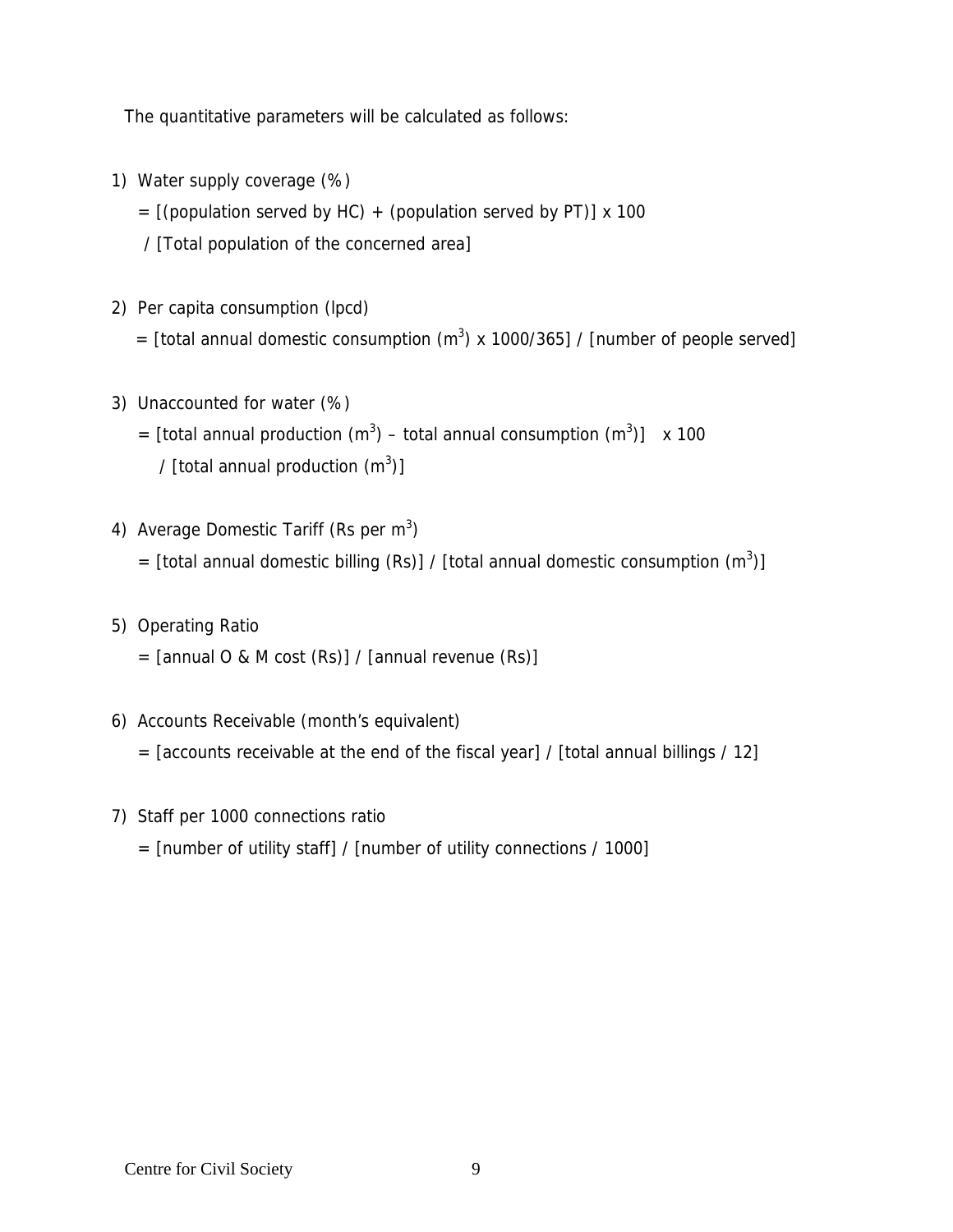## **E. The Water Distribution Improvement Project (WDIP)**

**1. Background of the Project** 



Since 1999, the MCGM has been looking at options to privatise their water management network and this search was buttressed by the National Water Policy of 2002 by the Government of India. In 2004, the MCGM received a generous grant of US\$ 692,500 (approximately 30 million rupees) from the Public Private Infrastructure Advisory Facility (PPIAF) to hire international private consultants in water management projects, specifically the K-East ward of Mumbai.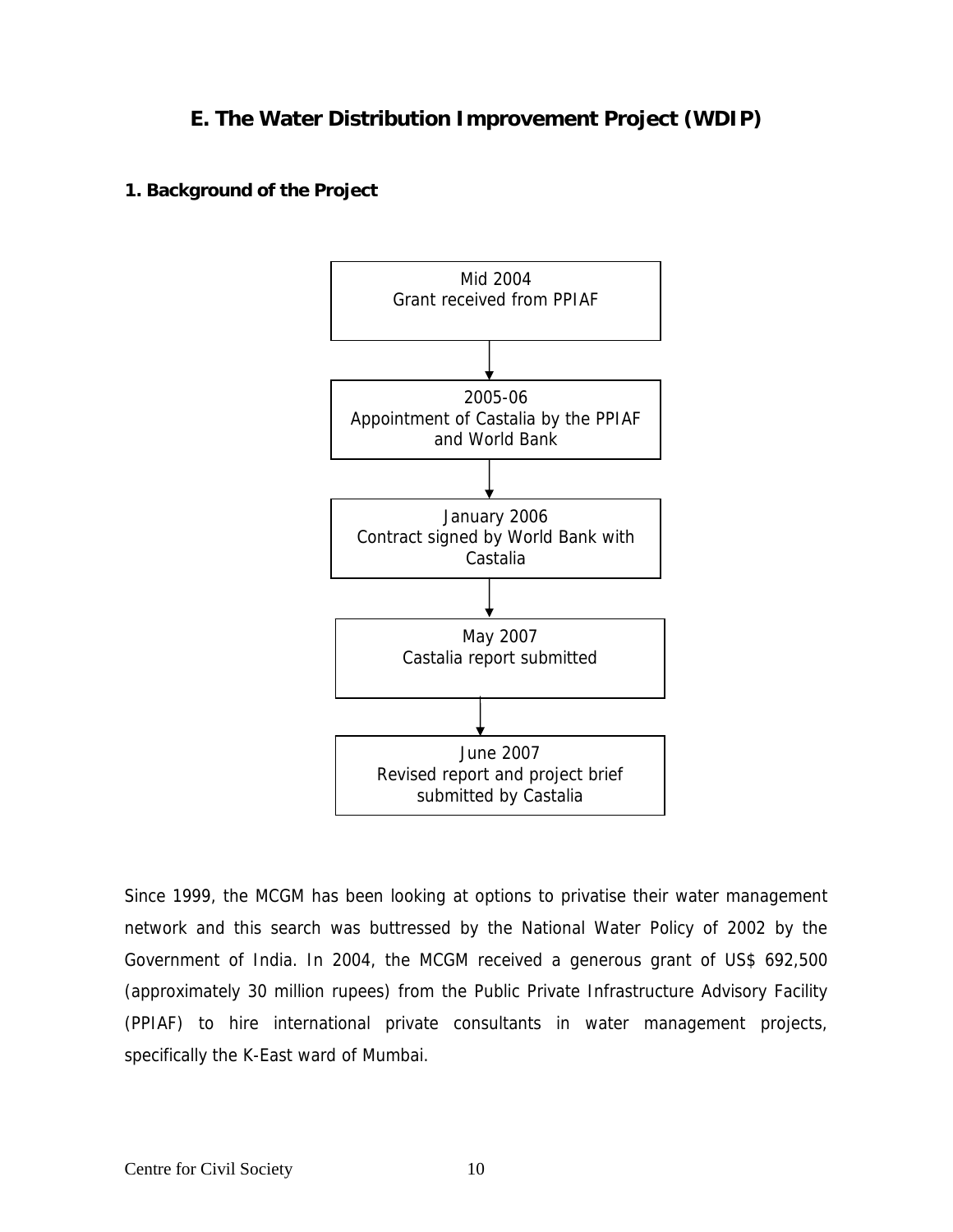The PPIAF also appointed the World Bank as the executing agency for this grant. In 2005- 06, Castalia, a French consultancy firm based in New Zealand was appointed by the PPIAF and World Bank to conduct a study on the water supply and management system in the K-East ward of Mumbai. They even signed a contract and a Terms of Reference (ToR) whereby Castalia was required to design and develop a model that would put an end to water leakage, pilferage and contamination and eventually ensure a 24x7 supply of water to the residents of the K-East ward by availing the services of a multinational private operator.

In January 2006, the World Bank and Castalia signed a contract in order to improve the water distribution system. This venture was initially named the 'Pilot project of privatisation of water distribution'. However, the term 'privatisation' invited a lot of resistance and hence the project was renamed 'Pilot project of water improvement' and eventually changed to *'Water Distribution Improvement Project (WDIP)'*.<sup>3</sup>

At the same time, Castalia began its independent study on the existing water utility in the K-East ward. The first stakeholders' meeting was conducted in May 2006 to provide information about the project. In May 2007 Castalia submitted its full report, followed by a second stakeholders' meeting in June 2007. Due to strong opposition by citizens and activists, minor modifications were made to the report, which was presented less than a month later.

#### **2. The MCGM and the Existing Water Utility in K-East Ward, Mumbai**

The MCGM is one of the most efficient municipal bodies and a pioneering force in urban development projects. It is known to be financially robust and has its very own Water department (something which not many municipal corporations can boast of). For the past 30 years, the water department's activities have yielded profits only, thereby creating a corpus of nearly Rs 24000 million.

 $\overline{\phantom{a}}$ 

 $3$  These changes were viewed as an attempt to conceal the privatisation agenda of the World Bank and Castalia. After the initial stakeholder consultations, the term 'privatisation' was never utilized even though the project brief outlined a plan to introduce private operators.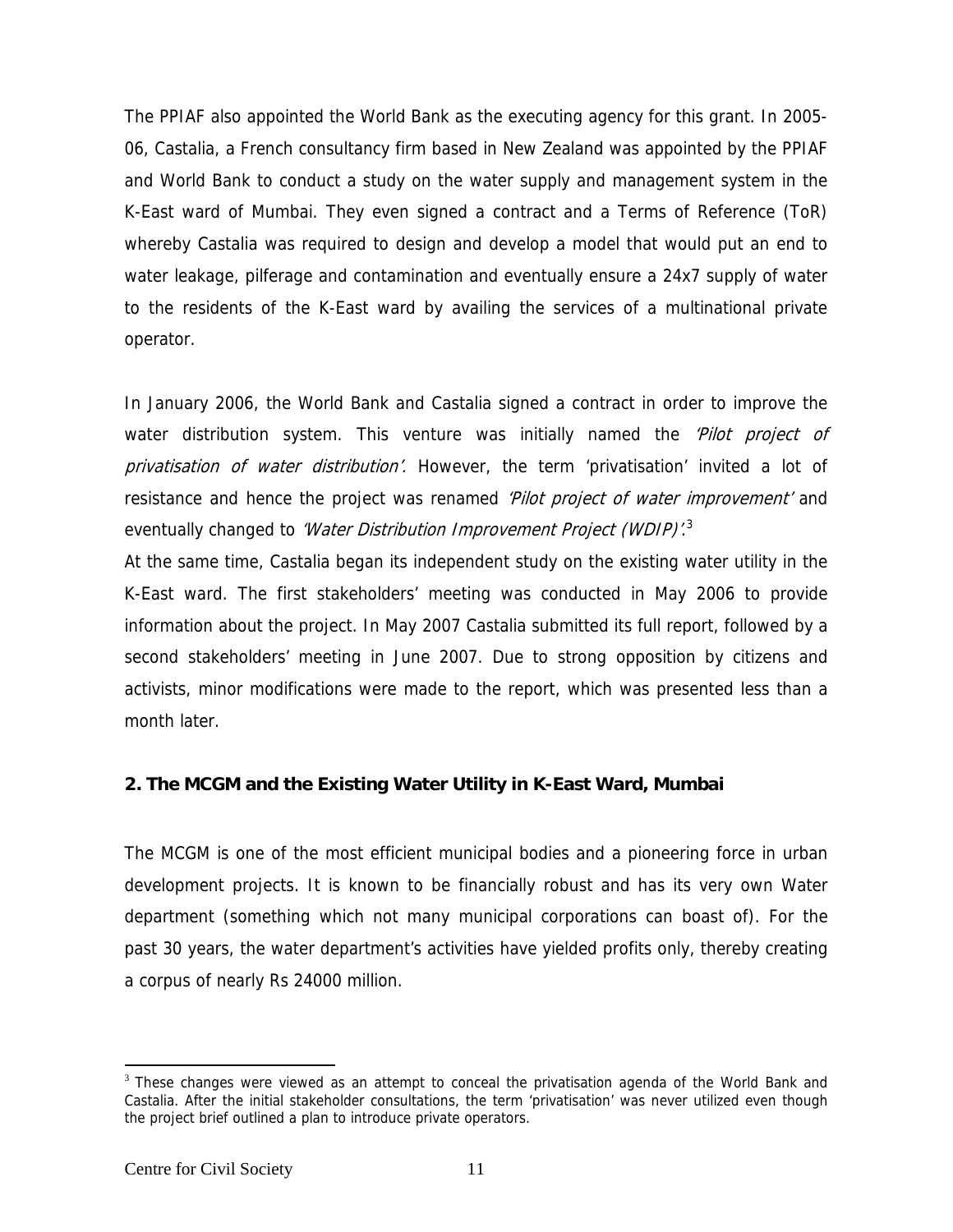It therefore leaves one to wonder why the MCGM accepted a grant of Rs 30 million from the PPIAF, when its own coffers had enough to revamp the entire water distribution system.

In 2005-06, the K-East ward of Mumbai was finalised as the location for testing the efficiency of private water management. The K-East ward was selected as a suitable testing area because of many reasons.

- 1) It comprises of a diverse group of consumers including slums, middle-class and rich households, industries, hospitals and commercial enterprises. Therefore it would provide a better analysis of the water distribution project
- 2) The K-East ward is fed by four zonal reservoirs and can be easily isolated from the rest of the city. Thus, operations in this ward would not affect those in other wards.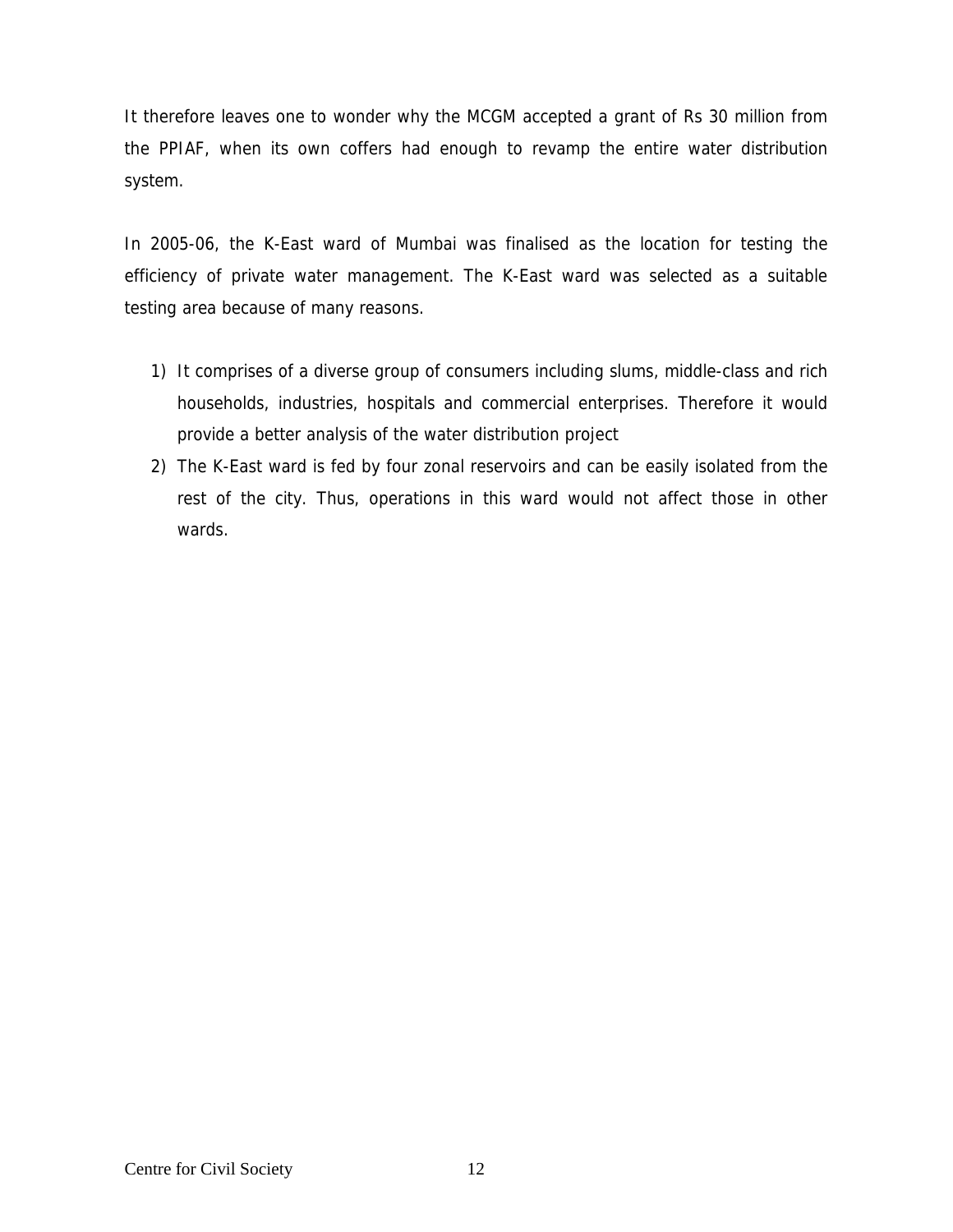Figure 1.0: Location of the K-East Ward



Source: Black & Veatch

The main characteristics of the K-East ward are shown below:

- Population: 0.8 million, 50% living in slums
- Activities: 65 major industries, 6 five-star hotels, 1 international airport with a domestic terminal, 2 major sports clubs
- Distribution pipes: 240 km, diameter 80 mm to 1,350 mm (plus 6.5 km of transmission lines, diameter 1,800 mm and 2,500 mm)
- Total connections: 25229 87% residential, 10% commercial and 3% industrial
- All connections are metered
- Non-functioning meters:
	- o Domestic 56%
	- o Industrial and Commercial 8%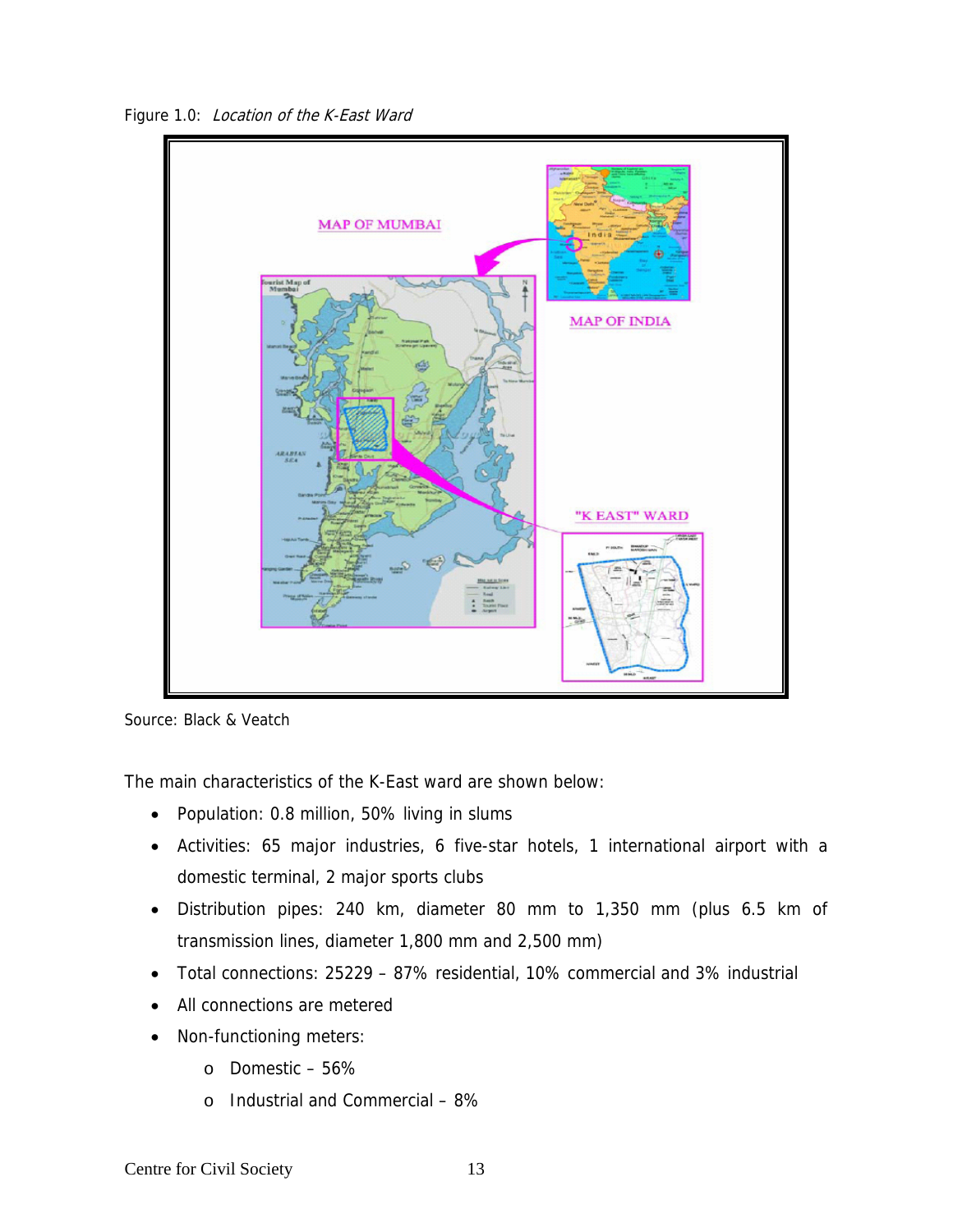- Water supplied and billed: 176,000 m<sup>3</sup> per day and 162,590 m<sup>3</sup> per day(198 lpcd)
- Total revenue in 2005: Rs 661.7 million
- O & M Costs Rs 65 million
- MCGM staff employed in the ward: 145

| MCGM WSS Tariff Structure (Rs./m3) |       |                                       |       |  |  |
|------------------------------------|-------|---------------------------------------|-------|--|--|
|                                    | Water | Sewerage<br>$(60\% \text{ of Water})$ | Total |  |  |
| DOMESTIC                           |       |                                       |       |  |  |
| Standpost, Chawls with common      |       |                                       |       |  |  |
| toilets etc.                       | 2.25  | 1.35                                  | 3.60  |  |  |
| Buildings, Bunglows                | 3.50  | 2.10                                  | 5.60  |  |  |
| <b>NON DOMESTIC</b>                |       |                                       |       |  |  |
| Hospitals                          | 10.50 | 6.30                                  | 16.80 |  |  |
| Govt. Premises, Petty trades       | 18.00 | 10.80                                 | 28.80 |  |  |
| Industries, Shops                  | 25.00 | 15.00                                 | 40.00 |  |  |
| 3 & above Star hotels, Race Course | 38.00 | 22.80                                 | 60.80 |  |  |
| Average tariff                     |       |                                       | 10.00 |  |  |
| Higher/lower tariff                |       |                                       | 16.88 |  |  |

Source: www.keastwardwater.org

It is clear that the K-East ward water utility is extremely profitable with minimal operating costs. Yet, the World Bank chose to implement the pilot project in one of the most successful wards of Mumbai. In order to establish the efficacy of private enterprise in distributing a public good such as water, a ward that was ineffective or loss making would have been a more suitable selection for the pilot project. Thus at the outset, the World Bank was assured of a success if the pilot project was in fact implemented in K-east ward. $^4$ 

 $\overline{a}$ 

<sup>&</sup>lt;sup>4</sup> The World Bank had failed in its prior attempts to privatise water utilities in India. After an embarrassing and abrupt end to the privatisation plans in Delhi, the World Bank hoped to meet with some success in the K-East ward of Mumbai.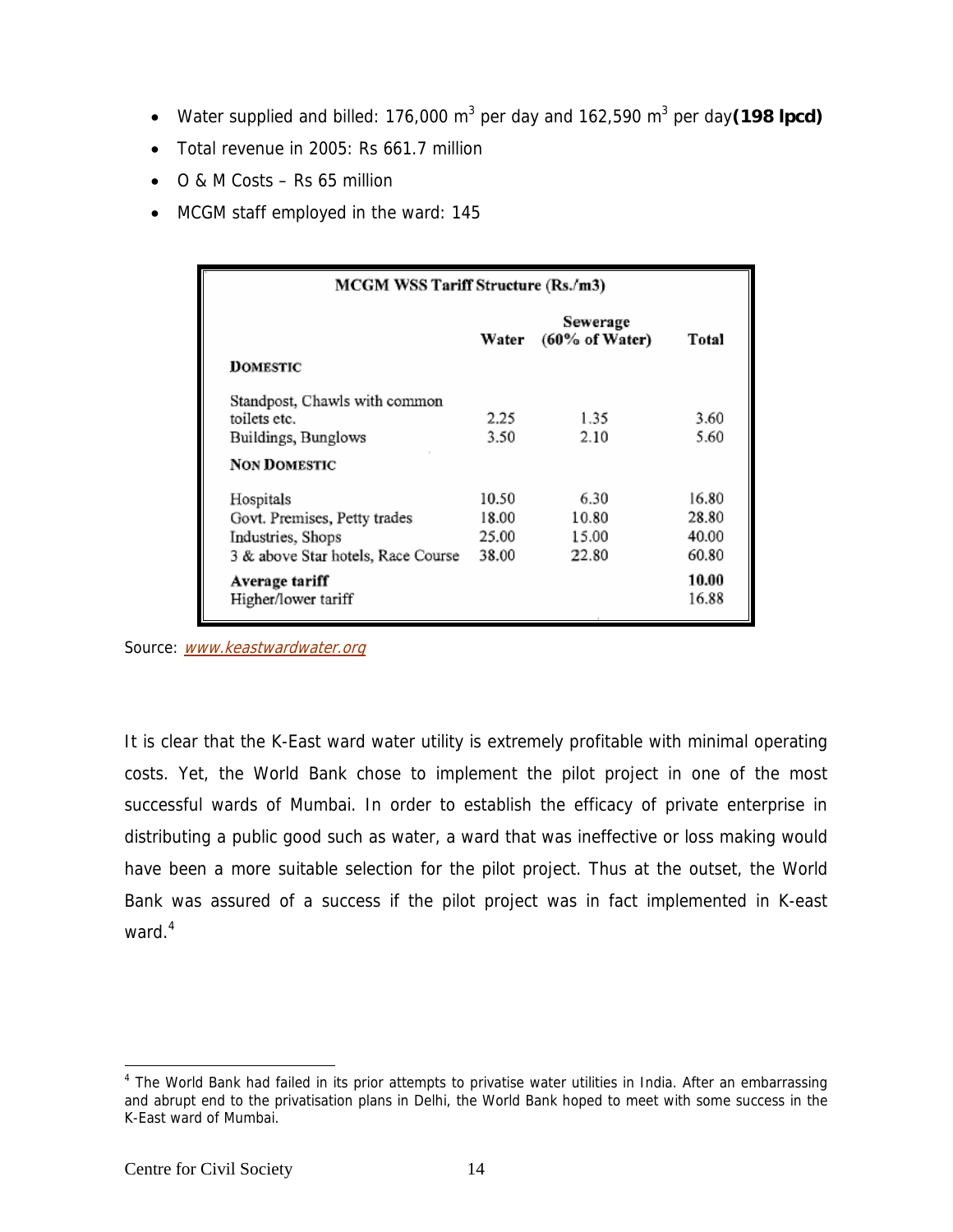#### **3. Project Partners**

- 1. PPIAF
- 2. World Bank
- 3. Castalia Limited specialists from New Zealand, advising MCGM on project design
- 4. Black & Veatch South Asia (India), Mumbai– engineering firm appointed by Castalia to carry out physical survey in K-East Ward
- 5. Trilegal, Mumbai Legal consultants
- 6. CRISIL, Mumbai Financial Analysts
- 7. Hammer and Partners, Mumbai

#### **4. The Contract**

In January 2006, the World Bank and Castalia signed a contract, whereby Castalia would conduct a study on the K-east ward water utility and submit its report on technical and management reforms to improve the water distribution service. The MCGM however was not made a party to this contract even though it was the chief body that carried on water operations in the ward. The World Bank had complete controlling authority over various aspects of this contract from which the MCGM was excluded.

There were two main points of contention with regard to this contract:

- 1) It did not entirely rule out the possibility of privatisation in the future. It stated that the MCGM wished to develop a medium term contract with an operator with a management fee and performance based bonus. It also stated that the MCGM was willing to consider a transfer of more risks and responsibilities to WSS operators, indicating the possibility of increased privatisation in the future.
- 2) The ToR indicated that the services specified in the contract consisted of four main aspects, one of which was the invitation of bids from private operators to implement the suggestions of the Castalia report. Throughout the stakeholder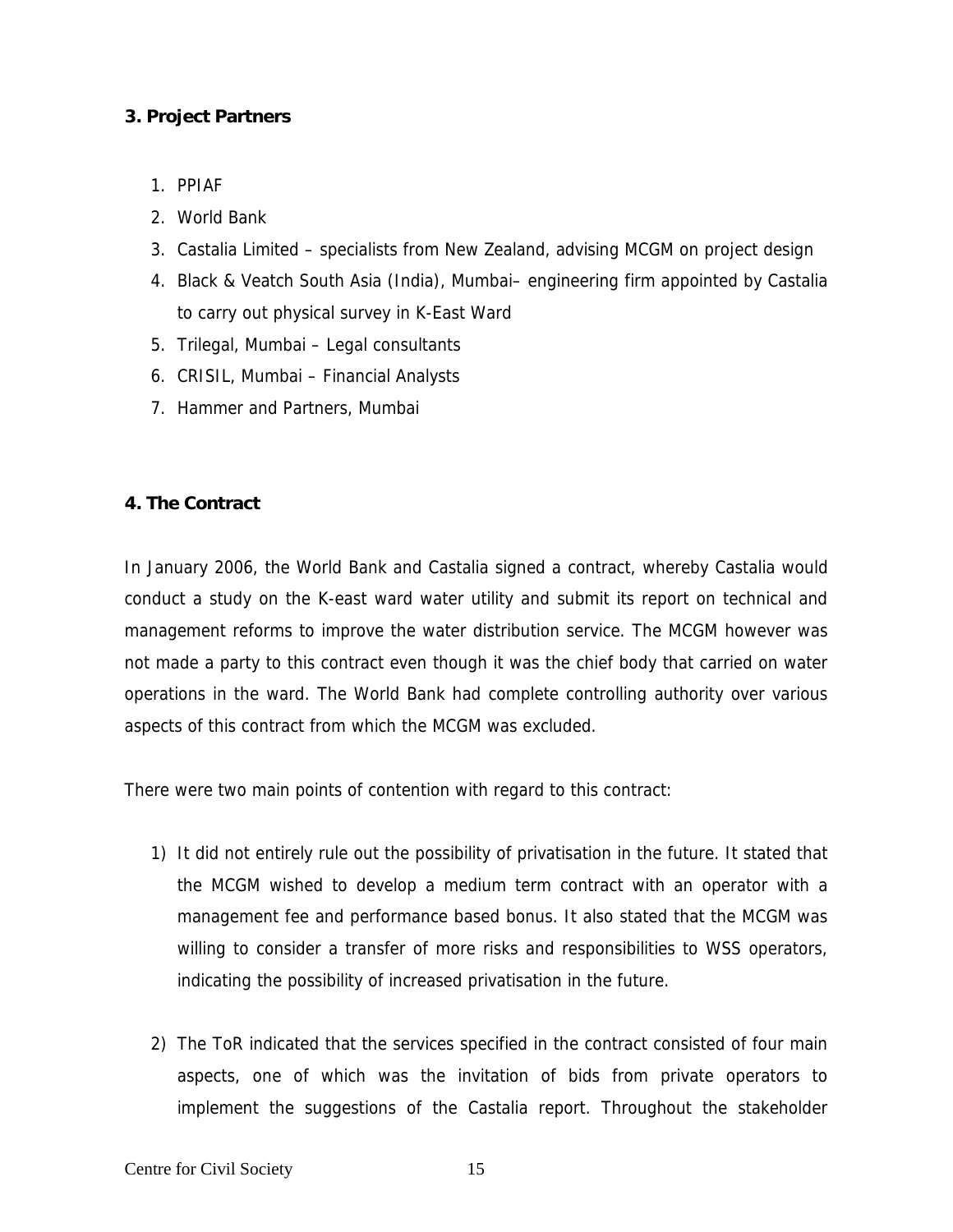consultation process, the World Bank and Castalia insisted that this contract was merely to conduct an independent study and not to appoint private operators. However, the contract included the invitation of these bids and hence it seemed as though water privatisation was the hidden agenda behind this contract. The appointment of operators after the bidding process also rested in the hands of the World Bank and lacked any democratic processes in their selection.

# **5. Customer Service and Technical Report (The Draft Background Review Report)**

As required by the contract, Castalia submitted a report on the technical soundness and quality of customer service of the K-east ward water utility. Most of Castalia's report was based on existing MCGM data and any additional information required was obtained by studies conducted by Castalia and its sub-consultants.

Castalia's report identified four main problems with the water utility in the K-East ward and provided solutions to the same:

- a) Supply hours: They identified intermittent water supply as the main cause of contamination. Also, the hours during which the water is supplied to the people are inconvenient in most cases and therefore there was a need to bring about 24x 7 water supplies.
- b) Contamination: Intermittent water supply was seen as the main culprit for water contamination. Water quality declined especially during monsoons. Also the old water distribution networks and pipes led to a lot of leakage allowing for further contamination
- c) Equity: According to Castalia, water distribution was not equitable among all areas of the K-East ward primarily because of faulty pressure in the piping network. While some areas received only 1.5 hours of water supply, others received more than 12 hours of uninterrupted supply.
- d) Customer service: Castalia's report suggested that the customer complaints redressal system was inefficient and slow.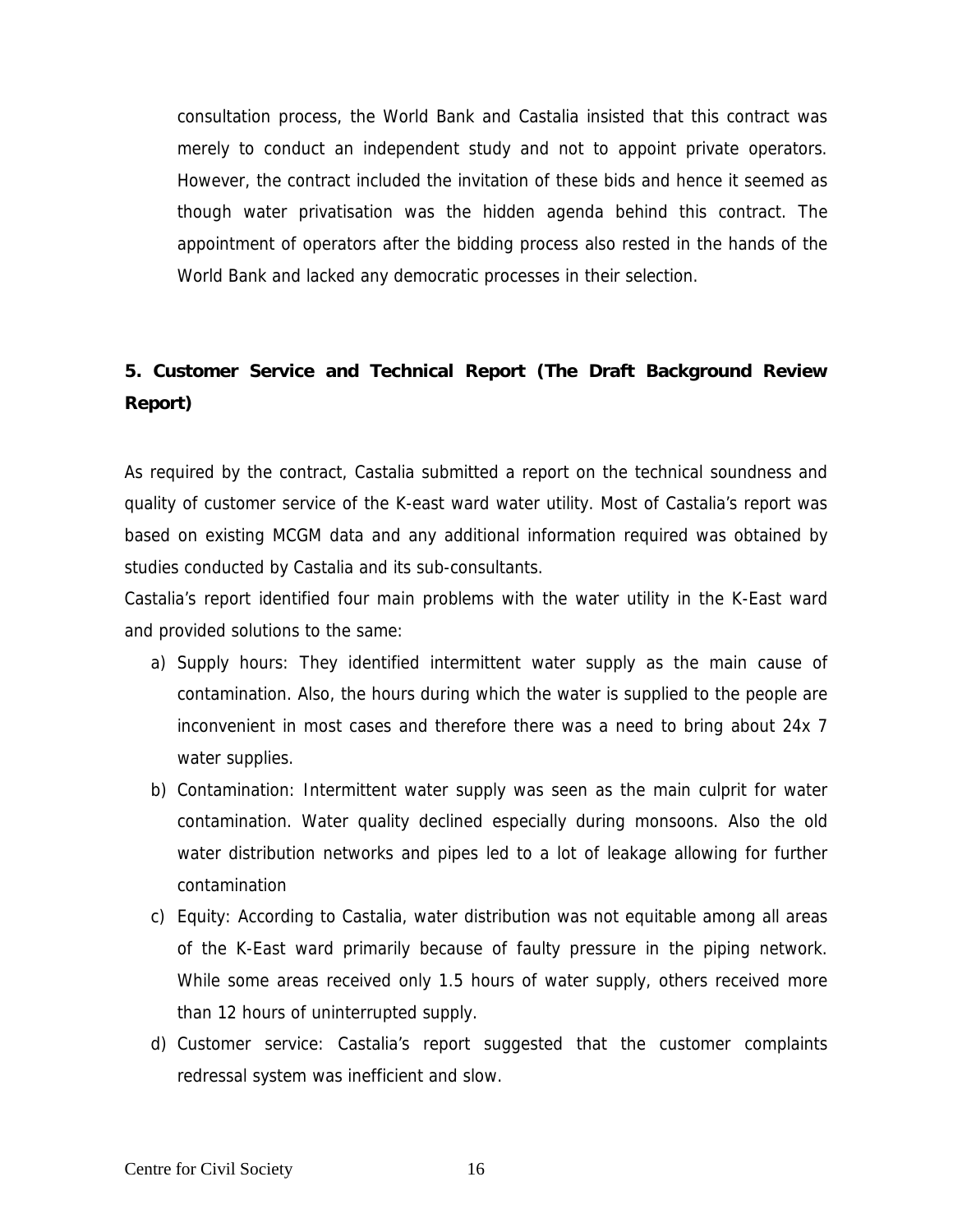While the report did have some plausible truths about the water utility in K-east ward, it failed to justify the need for privatisation. Some portions of Castalia's report spawned a debate between civil society groups and the World Bank and Castalia. Some of these have been highlighted below:

- a) MCGM supplies nearly 540 million litres of water per day to the K-East ward. This quantity is not only sufficient for the inhabitants of K-east ward, but also around 47% of this water are exported to other wards. The average daily consumption of people in K-east ward is also much higher than that of other world class cities. In K-east ward non-slum consumption is 250 lpcd and average slum consumption is 134 lpcd, both of which are better than the prescribed standard of 123 lpcd. Castalia agreed in their report that the water supplied by the MCGM was sufficient for the needs of K-east ward.
- b) Intermittent supply causes no problem to society dwellers since they have water sumps and overhead tanks which store water during supply hours.<sup>5</sup> This helps them enjoy a 24 x 7 water supply.
- c) Castalia conducted a water quality test by testing 229 water samples across 17 water supply zones in the K-east ward for signs of contamination. All 229 samples passed the test and indicated no contamination. However Castalia insisted that inspite of the test results, they believed that the water would be contaminated. Even as per MCGM records, on an average there was 5% contamination throughout the year (largely attributed to the floods in 2005), wherein during 8 out of 12 months, water quality was 'good' as per the standards laid down by the World Health Organisation.
- d) Castalia's findings indicated that the Unaccounted for Water (UFW) was around 20% in the K-east ward. It stated that the bulk export of water to the K-west ward

 $\overline{\phantom{a}}$ 

 $<sup>5</sup>$  A water sump is a low space, usually located at the lowest point/ basement of a building that collects</sup> excess liquids such as water. Water pumps are then used to distribute this accumulated water throughout the day to all the society dwellers.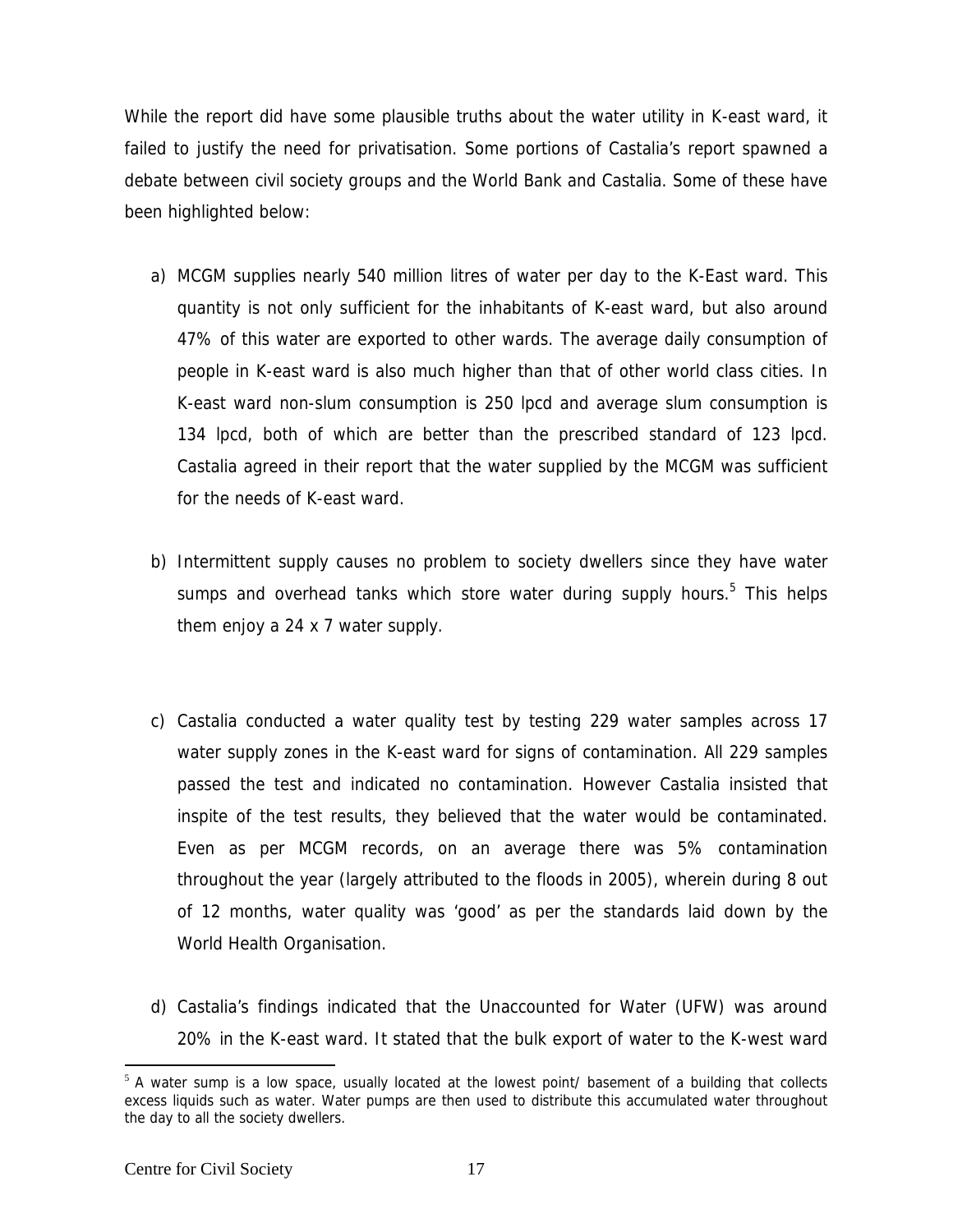was to the tune of 80 MLD. However, MCGM's billed water consumption in the Kwest ward was much higher than that. Thus Castalia's report indicated that UFW was 0 in K-west ward, whereas it was 20% in the K-east ward, making it seem illogical.

e) Castalia insisted that a 24 x 7 supply of water was essential to reduce the UFW and reduce consumption. However, cities like London which have a 24 x 7 water supply system complain of nearly 50-60% of UFW. Considering the age old pipe networks and leakage problems in the K-east ward, introducing a 24 x 7 water supply would escalate the UFW in the ward, leading to further water losses. Also, it is a known fact that consumption rises when water is available for longer hours. Thus Castalia arguments in favour of privatisation to introduce 24 x 7 water supplies and reduce contamination were flawed.

Castalia did make some pertinent points with regard to the customer service system in the K-east ward. The report stated that the ward had no separate department to handle customer complaints and feedback and this was done by the regular staff in the ward that was busy dealing with other matters. Thus, MCGM took a greater amount of time to respond to customer complaints regarding leakages, insufficient supply and inconvenient supply hours.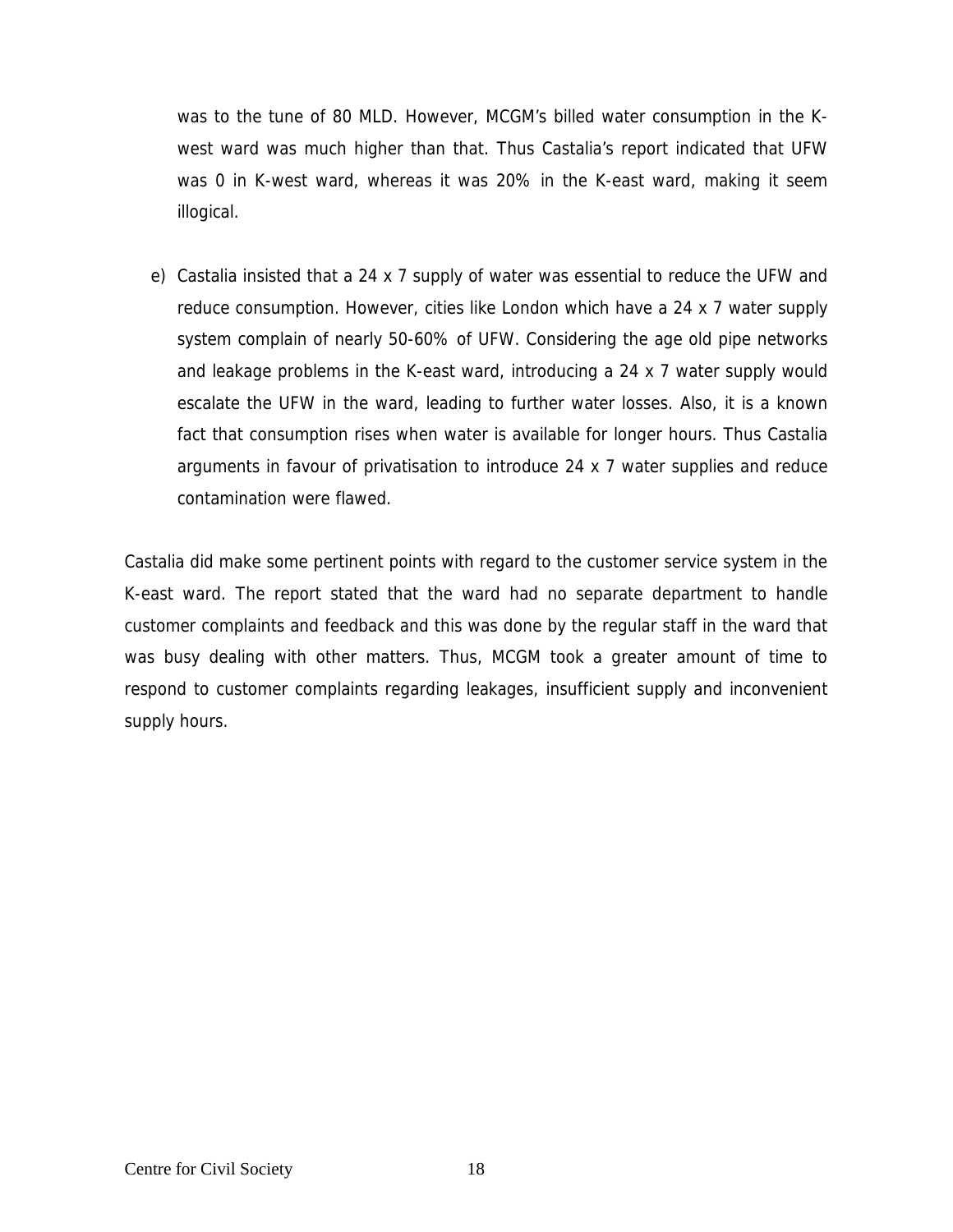#### **6. Castalia's Recommendations**

The project brief submitted by Castalia introduced a four pronged solution to K-east ward's water problems as shown below:





Source: Castalia. June 2007. Project Brief. K-East ward Water Distribution Improvement Project.

It also provided alternative management solutions to implement the above stated technical reforms. Castalia's report explored various management options depending on the degree of privatisation. They divided the entire project into 3 main phases:

- a) Phase I (months 1-12) Mastering the system: The first 12 months would be spent to understand the existing system and network, installing or replacing , meters where necessary, inspect the pressure zones, develop GIS and calibrated network model for the whole ward, implementing the first two slum distribution upgrades and assessing the customers' needs.
- b) Phase II (months 6-36) Rehabilitation: The main focus at this stage would be to reduce leakage points, development of pressure zones, replacing the deteriorated assets and implementing a customer education programme to reduce wastages.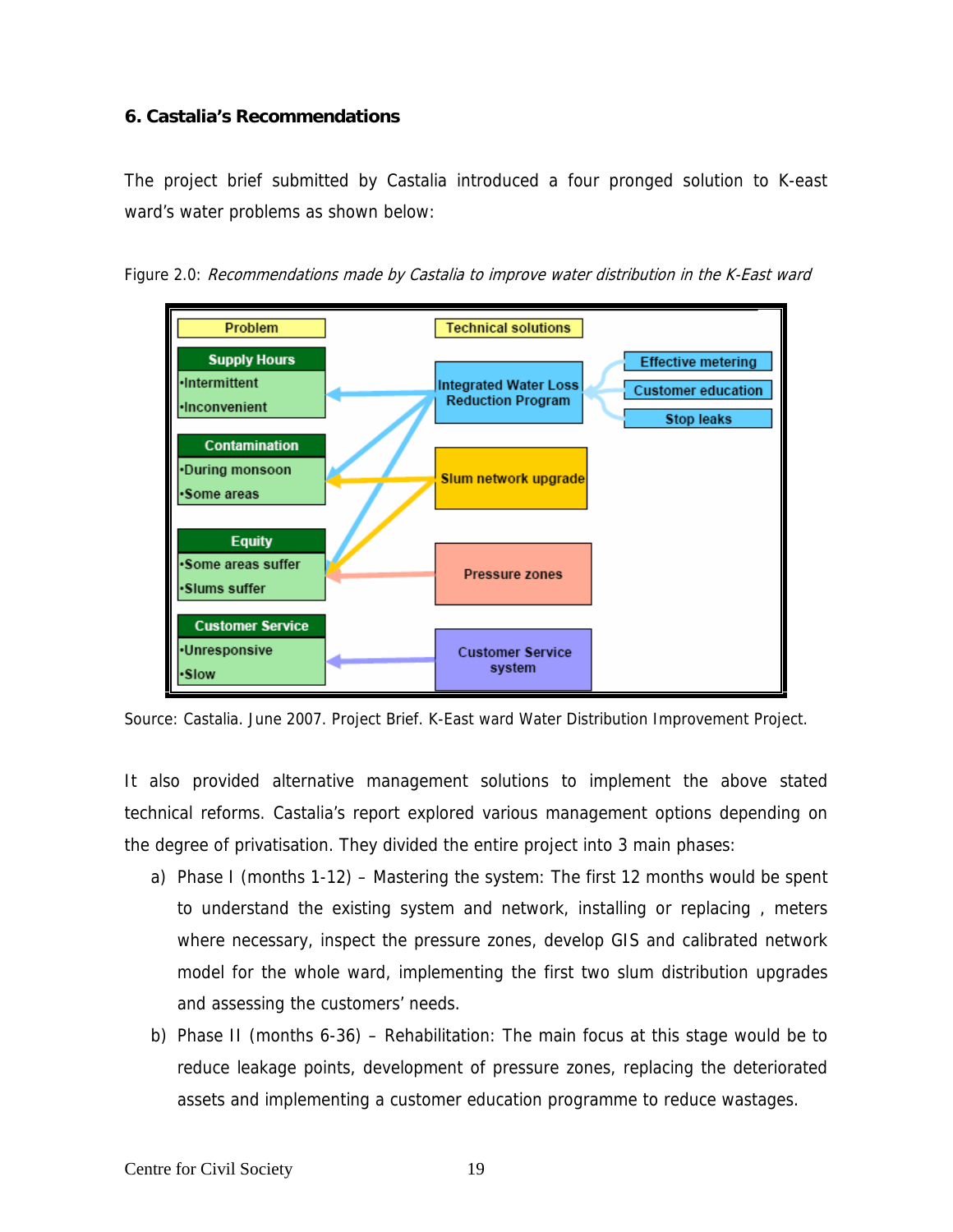c) Phase III (months 24-72) – Continuous Improvement: The final phase would focus on rapid responses to consumer complaints, continuous detection and repair of leakages and constant monitoring and fixing of contamination problems.

#### **7. Conditions Laid Down By the MCGM**

The MCGM assured the citizens that any outsourcing contract would not be undertaken unless the following conditions are honoured:

- There would be equitable distribution in the entire ward, including the poorest of the poor.
- There would be no privatisation. i.e. no sale of MCGM water or water assets.
- There would be no retrenchment of the existing MCGM staff.
- There would be no hike in tariff linked to the WDIP.

#### **8. Stakeholder Meetings**

Three stakeholder meetings were conducted between 2006 and 2007. The first stakeholder meeting was held in May 2006 and the second meeting was held in June 2007. During the second meet, Castalia put forward its report to the audience which consisted of MCGM officials, Corporators, Civil society and NGO representatives. Castalia's recommendations were met with strong resistance by the majority due to the inherent privatisation agenda in their report. Also, the fact that Castalia focussed more on management contracts than the actual technical improvements in the K-east ward irked most of the members present.

The third stakeholder meeting was conducted in November 2007, wherein, it was announced that the WDIP would no longer be implemented. World Bank and Castalia had withdrawn from the project and the MCGM launched the 'Sujal Mumbai Abhiyan' which was based to a certain extent on Castalia's reports. This project was not restricted only to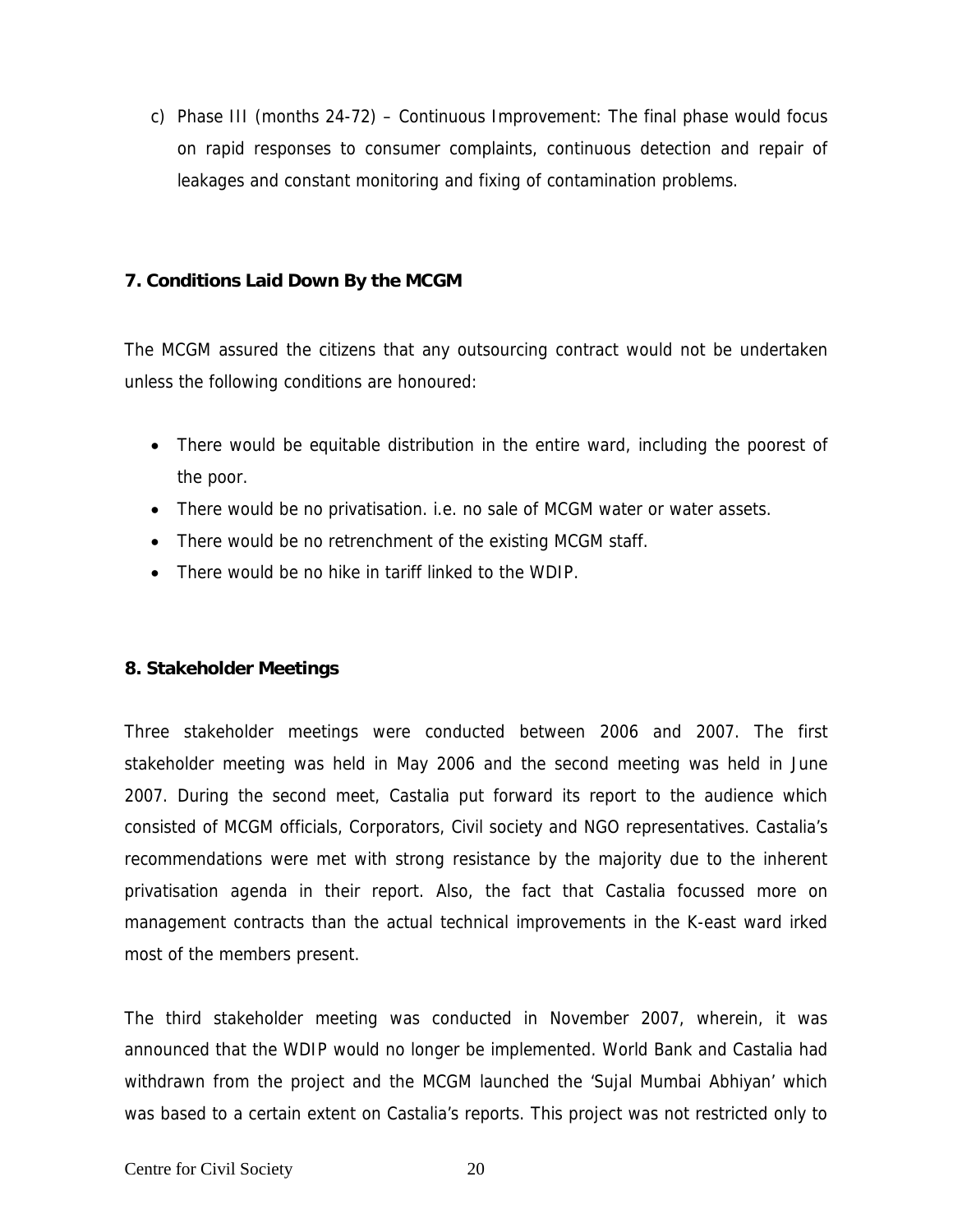the K-east ward, but would be extended to the whole of Mumbai. Castalia claimed that only 10% of the Sujal Mumbai project was based on their recommendations.

This stakeholder meeting however turned extremely chaotic with young activists protesting against the interference of the World Bank and Castalia. The meeting also witnessed an angered physical tiff between activists and hired musclemen. The WDIP was brought to an end by the jailing of six activists and complaints lodged by the MCGM and the activists against each other. Close to 30 million rupees were spent on the study conducted by Castalia as a part of the WDIP which ended abruptly towards the end of 2007.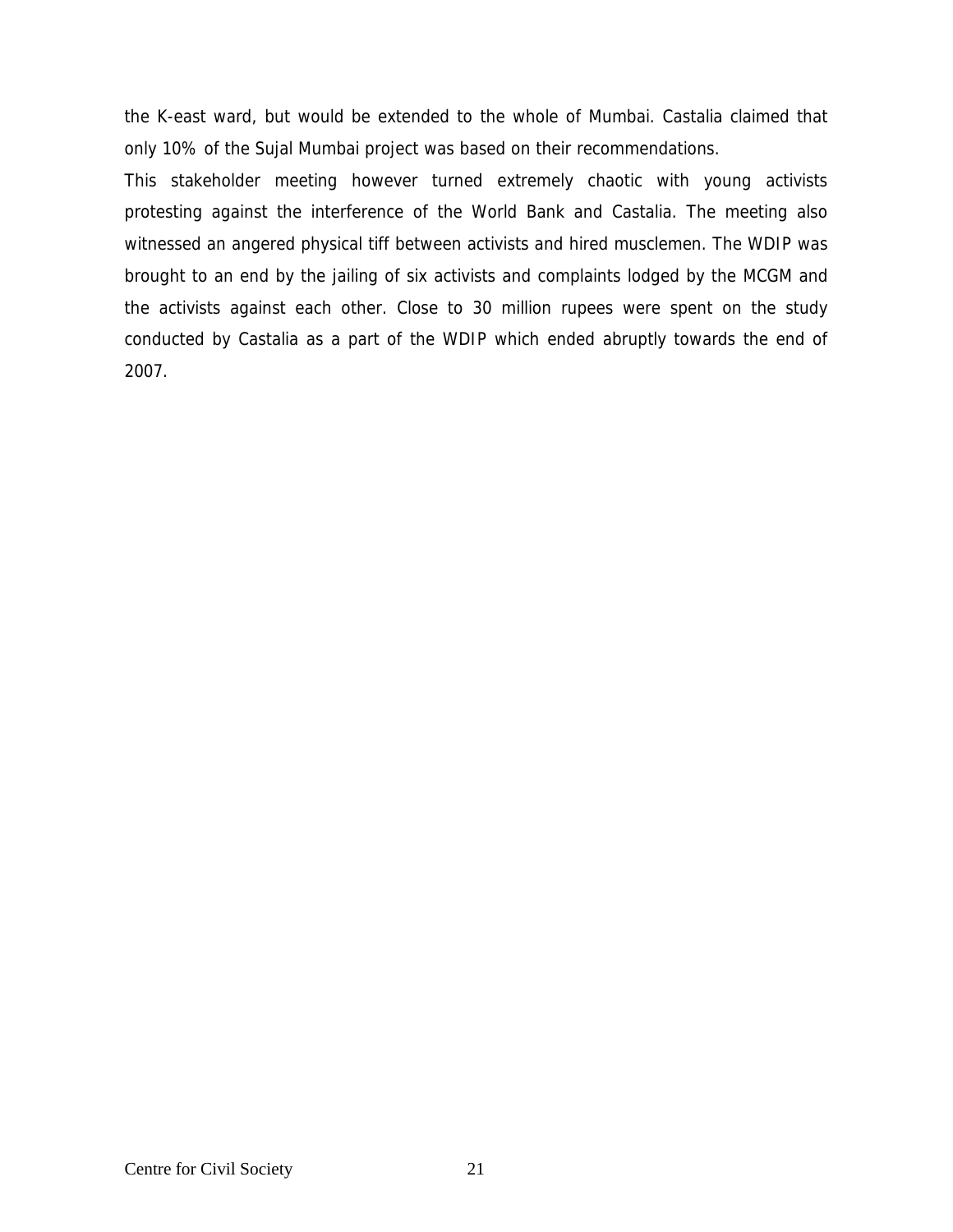#### **9. Sujal Mumbai Abhiyan**

Figure 3.0: Key Features of the Sujal Mumbai Abhiyan



The Sujal Mumbai Abhiyan was launched by the MCGM with the objective of a 24 x 7 supply of pure water at economical costs to the city of Mumbai.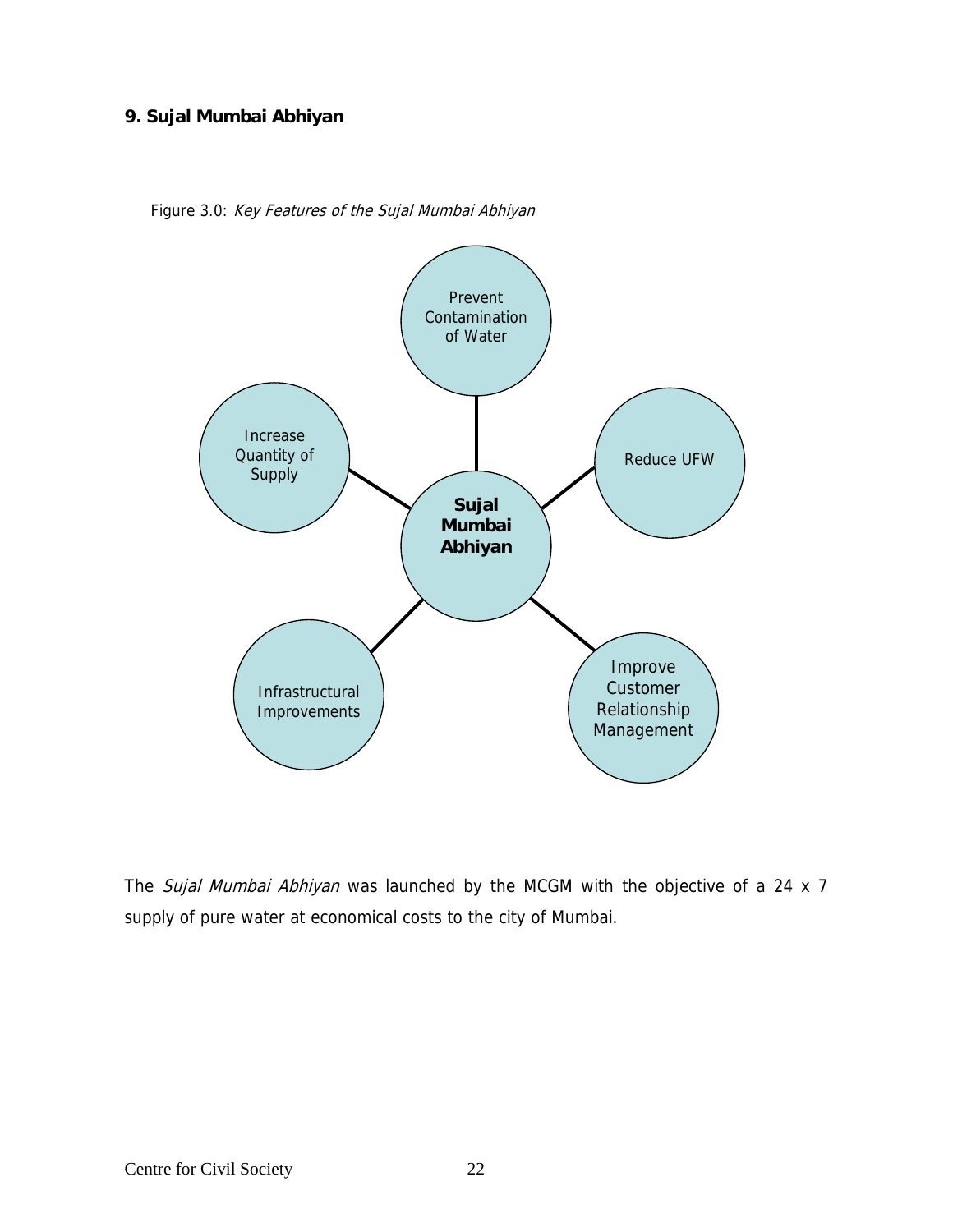This scheme plans on adopting an integrated approach to water management. Some of its important features have been explained below:

a) Private Contractors:

Six private contractors have been hired, one for each of Mumbai's six zones. These contractors have been hired on a work order basis. Whenever there is a task that needs to be done, for instance fixing leakages, replacing old pipelines, constructing new water mains, replacing fire hydrants and improvement of the existing networks, the respective contractor is informed who performs the task on behalf of the MCGM. The quality of materials to be used has been standardised by the MCGM. After the task has been performed the contractors are reimbursed. In this case, no controlling authority has been sanctioned to any of the private contractors. The financial and operational aspects are still controlled by the MCGM. A provision of Rs 20 crore has been made for repairs and maintenance in each zone. Remuneration is paid only on the basis of work done and thus far work equivalent to Rs 25.78 crore has already been performed in all zones put together.

b) Pre-paid water meters

This has been the most controversial of all decisions taken under the *Sujal Mumbai* scheme. According to a state government regulation in 2001, slum dwellers that moved to Mumbai after January 1, 1995 are not entitled to the water supply service by the MCGM and must seek alternative sources. This has been a major cause for illegal connections, water thefts and unauthorized water vendors. In order to resolve this problem, the MCGM decided to introduce pre-paid water meters for such slum dwellers to reduce the incidence of thefts and illegal connections. However, this concept could violate the right of every human being to have access to safe drinking water. Every customer could purchase a pre-paid card for a certain amount. Water supplied to them will correspond to the pre-paid amount. However as soon as the pre-paid card expires and if the person has no more money to recharge his card, he is automatically denied the access to water. This feature of *Sujal Mumbai* has met with strong resistance from social groups and has not yet been implemented.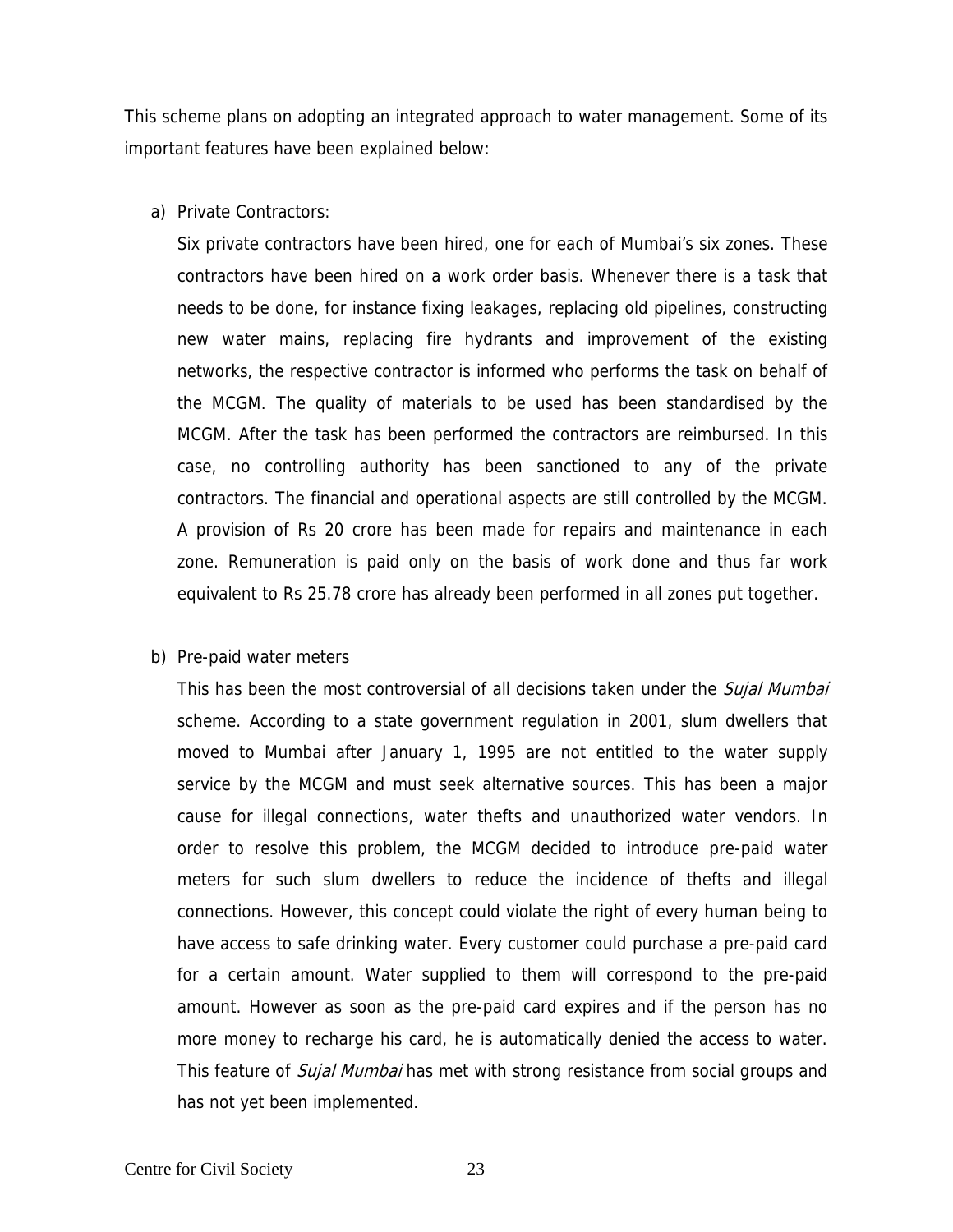The Sujal Mumbai scheme has also introduced various technical solutions such as the use of superior quality AMR meters (Automatic Meter Recording System), replacement of bunches of connections by stub mains, replacement of old valves, diversion of water mains from open gutters as well as leak detection surveys.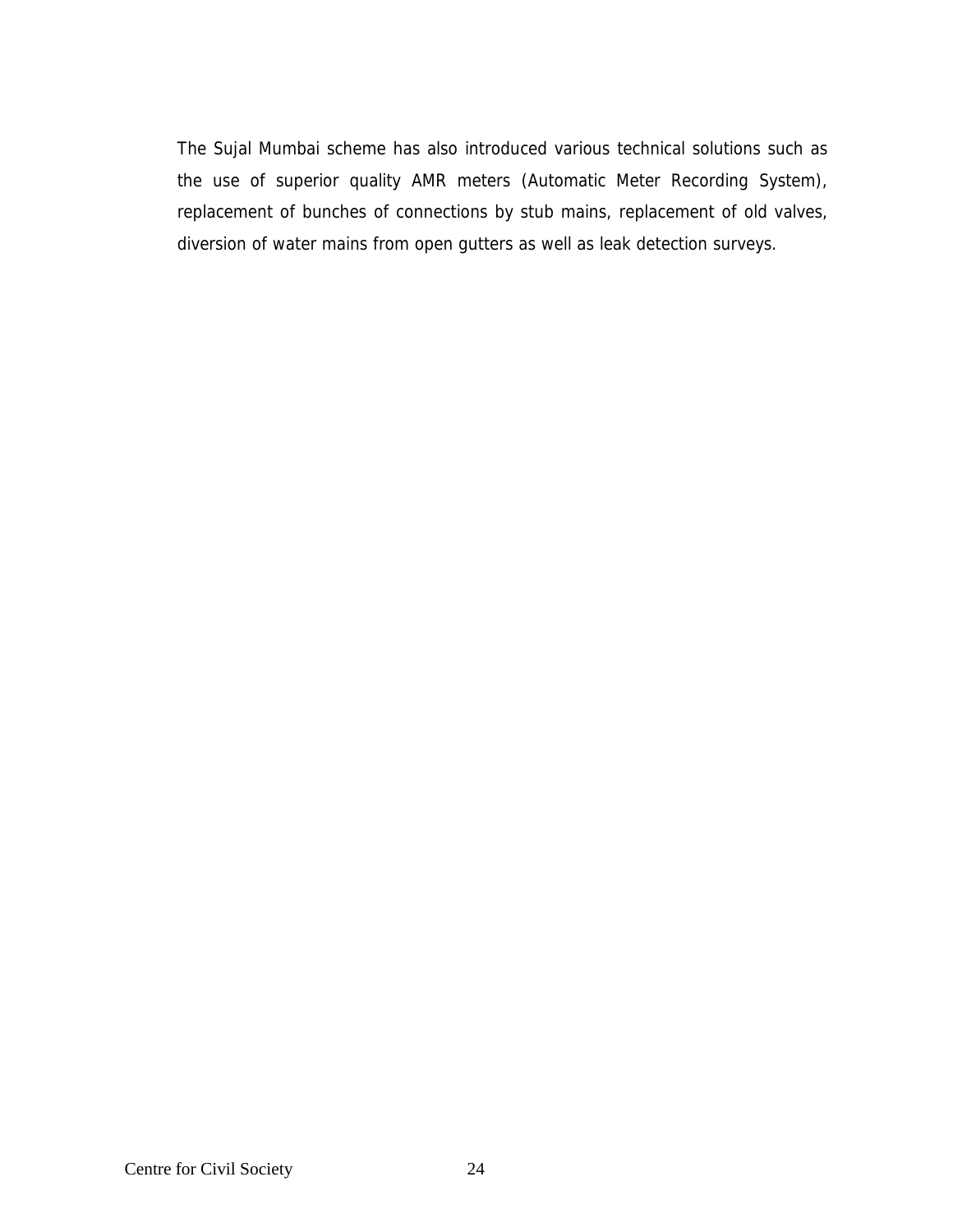# **F. A Comparison of The K-East Ward Water Utility And The JUSCO Water Utility**

In order to understand whether privatisation is necessary to improve the operations in Keast ward, a water utility profile of the K-east ward has been prepared, which will be compared to the entirely privatised JUSCO utility project in Jamshedpur. While both K-east ward and Jamshedpur are comparable in size, this analysis does have its own limitations as listed below:

- 1) The composition of customers varies. While in K-east ward, domestic consumption in more dominant, in Jamshedpur, there are greater number of industrial and commercial users
- 2) The Jamshedpur utility was initiated by the private enterprise itself and was developed along with the entire township. JUSCO did not have to work on existing networks laid down by any government body.



Figure 4.0: Distribution of Water Consumption in the K-East Ward Water Utility, Mumbai

Source: MCGM, www.keastwardwater.org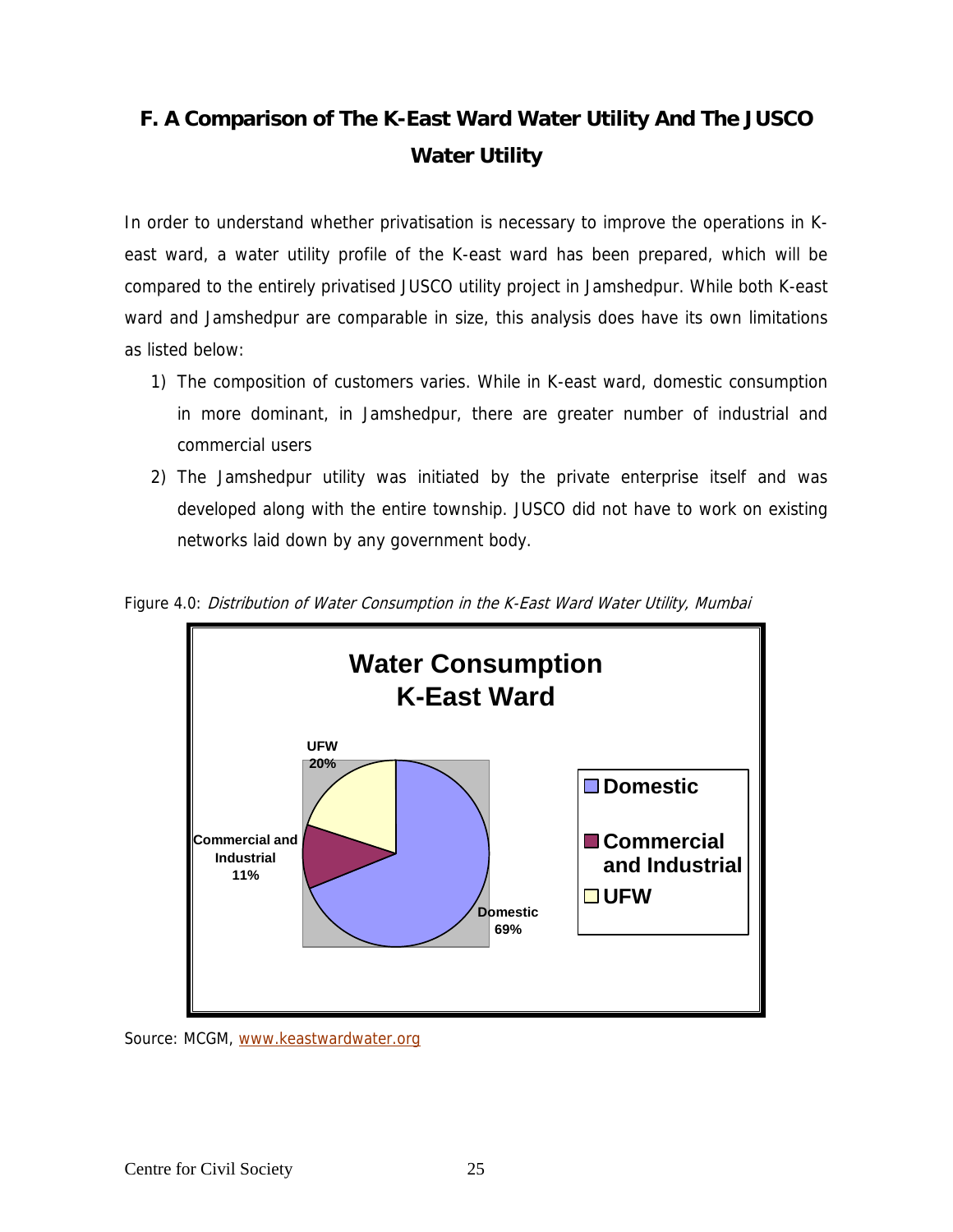The Municipal Corporation of Greater Mumbai (MCGM) has been in operation since its establishment in 1888. Water production, distribution and source development is entirely done by the MCGM. MCGM has no current master development plan. Initially the MCGM did not manage the water operations in K-east ward. However as several suburbs were gradually included in Mumbai city, the MCGM inherited the responsibility of water management in the K-east ward during the 1950s. This utility serves a population of about 0.8 million people.





Source: Asian Development Bank

Jamshedpur Utilities and Services Company, Limited (JUSCO) is a private company that is responsible for the production, distribution and source development of water in Jamshedpur since 1919. All operations of the utility are handled by the private sector. JUSCO is following a master development plan for the period 1986–2010. It serves a population of about 0.65 million people.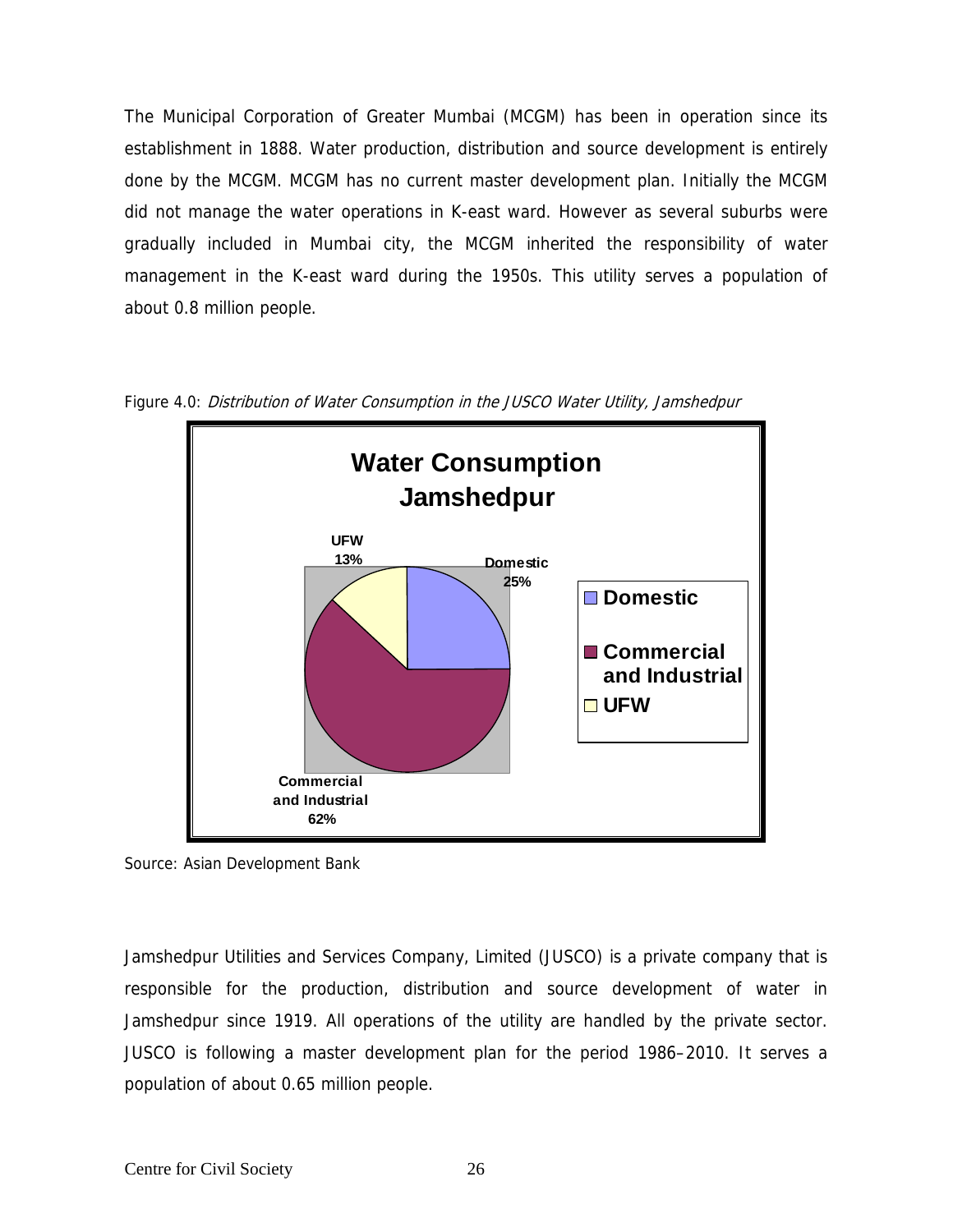The table given below summarizes some key performance indicators of both water utilities along with the prescribed standards.

| Sr.No.         | <b>Performance Indicator</b>   | <b>K-East</b> | Jamshedpur | <b>Ideal Level</b> |  |
|----------------|--------------------------------|---------------|------------|--------------------|--|
|                |                                | Ward          |            |                    |  |
| $\mathbf{1}$   | Water Supply Coverage          | 100%          | 74.4%      | 100%               |  |
|                | $(\%)$                         |               |            |                    |  |
| $\overline{2}$ | Per Capita Consumption         | 198           | 203        | 123                |  |
|                | (lpcd)                         |               |            |                    |  |
| $\overline{3}$ | Water Availability             | 5.79          | 6          | 24                 |  |
|                | (hours)                        |               |            |                    |  |
| $\overline{4}$ | <b>Unaccounted for Water</b>   | 20            | 13         | As low as possible |  |
|                | $(\%)$                         |               |            |                    |  |
| 5              | <b>Operating Ratio</b>         | 0.1           | 0.62       | 0.75               |  |
|                |                                |               |            |                    |  |
| 6              | <b>Accounts Receivable</b>     | 10            | 0.3        | 3 months           |  |
|                | (month's equivalent)           |               |            |                    |  |
| $\overline{7}$ | <b>Average Domestic Tariff</b> | 4.6           | 4.51       | N/A                |  |
|                | (Rs per $m^3$ )                |               |            |                    |  |
| 8              | Staff per 1000                 | 5.7           | 5.6        | 5                  |  |
|                | connections                    |               |            |                    |  |

TABLE 2.0: Comparative performance of the K-East Ward water utility in Mumbai and the JUSCO water utility in Jamshedpur along with prescribed standards.

Sources: Asian Development Bank, www.keastwardwater.org, calculations as outlined in section D - Research Methodology.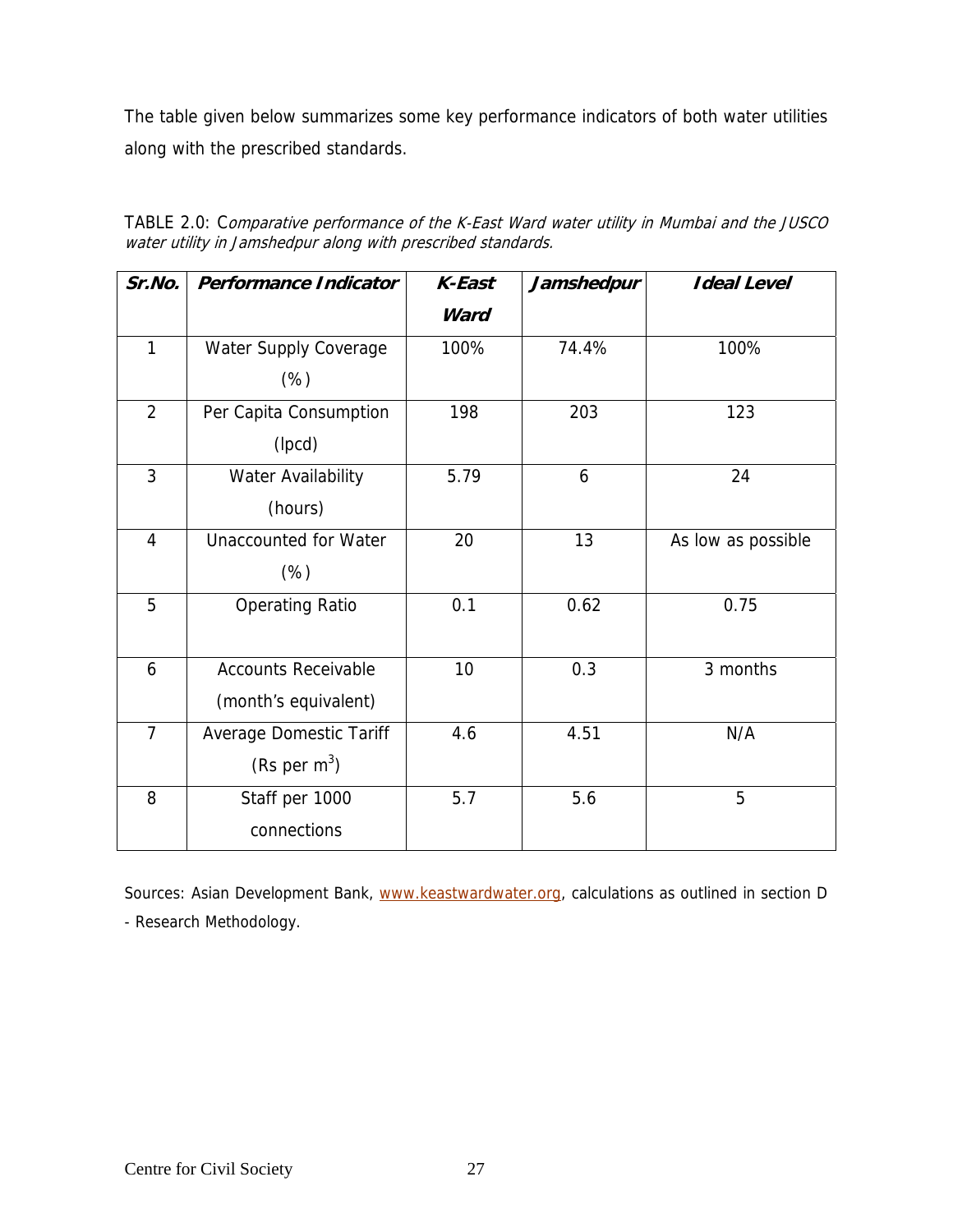#### **1. Comparative Analysis**

#### a) Customer Satisfaction

- Water Supply coverage: The K-east ward water utility is capable of supplying water to every single resident in the given area and thus has 100% coverage as compared to 74.4% of the JUSCO utility.
- Per Capita consumption: A consumption level of 123 lpcd is ideal to meet daily requirements and also to avoid wastage of water resources. On an average an individual in the K-east ward consumes around 198 lpcd out of which average slum consumption is 134 lpcd, average non-slum consumption is 250 lpcd and average domestic consumption is 210 lpcd, indicating that availability of water is sufficient. The same holds true even for the JUSCO utility where per capita consumption is 203 lpcd.
- Water Availability: A supply of 24 hours ensures minimal chances of contamination and also ensures efficient functioning of meters. Both utilities are unable to provide 24 x 7 water supplies and average at 5.79 hours and 6 hours respectively.
- Water Quality: While the K-east ward records an average of 5% contamination in the water supplied (primarily caused by monsoon flooding) and 0% contamination during 4-5 months, the water samples at the JUSCO utility indicate a 4% contamination. This water quality level is however accepted as reasonably good.<sup>6</sup>
- Customer service: The JUSCO utility has a fully computerized customer complaint management system which looks into complaints registered on a daily basis and hence such complaints are processed much faster. The Keast ward on the other hand does not have a separate department for customer complaints and hence the system is slow and at times unresponsive towards customer complaints.

 $\overline{\phantom{a}}$ 

<sup>&</sup>lt;sup>6</sup> However, as per a report by the Hindustan Times dated 10 July 2008, traces of the E-Coli bacteria were found in 10 sources of MCGM water supply after 1700 people were treated for water borne diseases. Another disconcerting revelation was that several fish were found dead along the banks of the Bhatsa River, which is a main source of the MCGM water supply. No conclusive report has been made available to explain the cause of such contamination.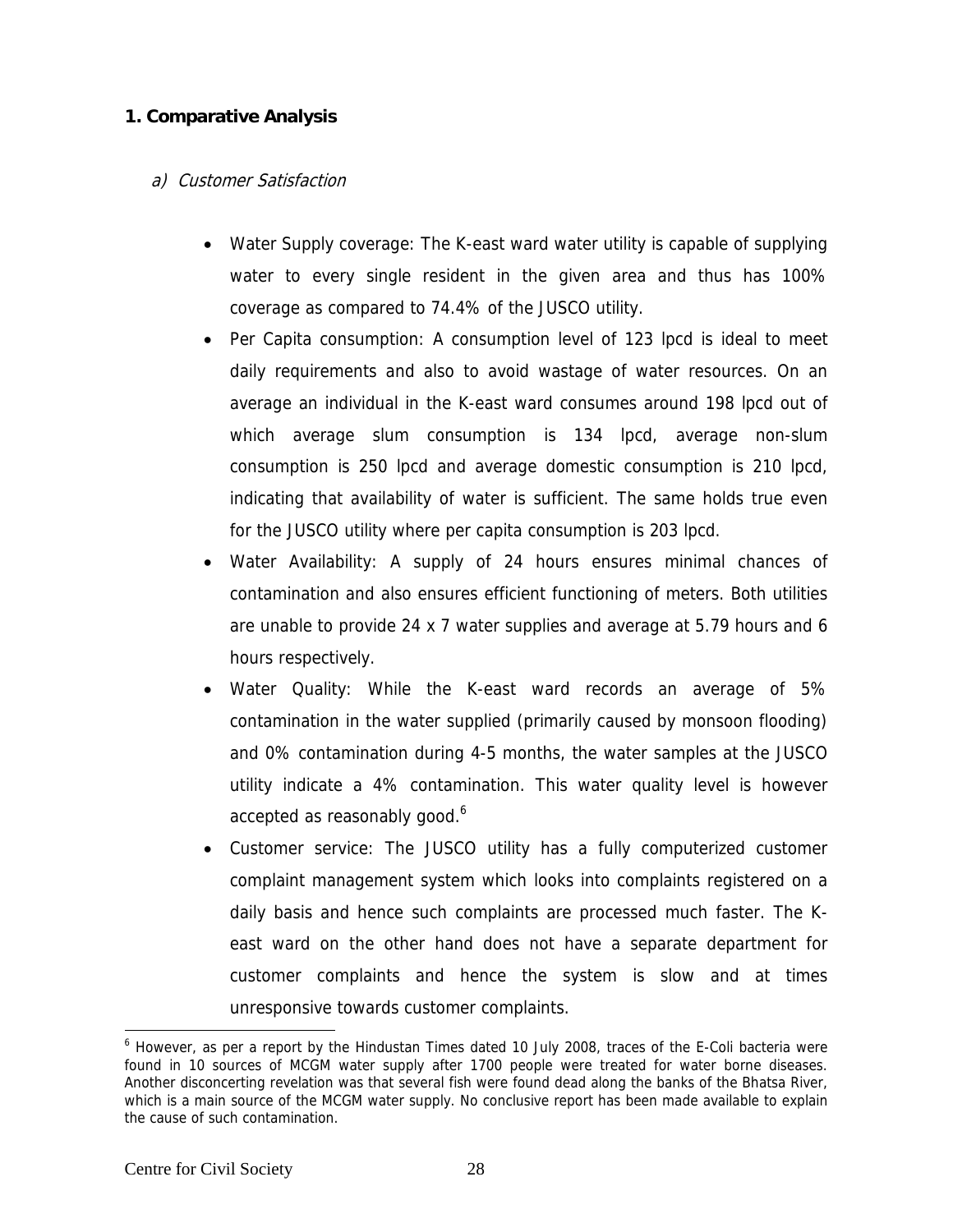#### b) Water Resource Management

Unaccounted for Water: A higher percentage of UFW indicates water losses due to either thefts or leakages and hence should be minimized as far as possible. The JUSCO utility fares better in this case with only 13% of UFW as compared to 20% UFW in the K-east ward.

#### c) Financial Management

- Operating Ratio: This is one of the most important indicators of the cost efficiency of any water utility. An ideal operating ratio should be around 0.75; a low ratio indicates that the revenue generated is sufficient to cover the O & M costs and is hence favourable. The operating ratio at the JUSCO utility of 0.62 fares better than the required standard. The K-east ward on the other hand indicates an operating ratio of 0.1. While much better than the required standard, this ratio is a bit misleading. 60% of the water revenue is collected for sewerage, however only 10% of this revenue is utilised for treatment of the sewerage, which greatly reduces the O & M costs. Thus it indicates overall operating efficiency in the ward, but a lack of adequate expenditure for sewerage treatment.
- Accounts Receivable: Accounts receivable of less than 3 months is ideal, and less than 6 months is acceptable. However anything beyond 6 months indicates inefficiency in collection of revenue. This could drastically affect the cash flow in the utility and may be an obstacle to further investment. JUSCO has an excellent level of accounts receivable of a mere 0.3 months, whereas the K-east ward fares poorly with receivables equivalent to 10 months.
- Average domestic tariff: Both utilities are successful in supplying water to domestic users at a low cost of approximately Rs 4.60 per  $m^3$ .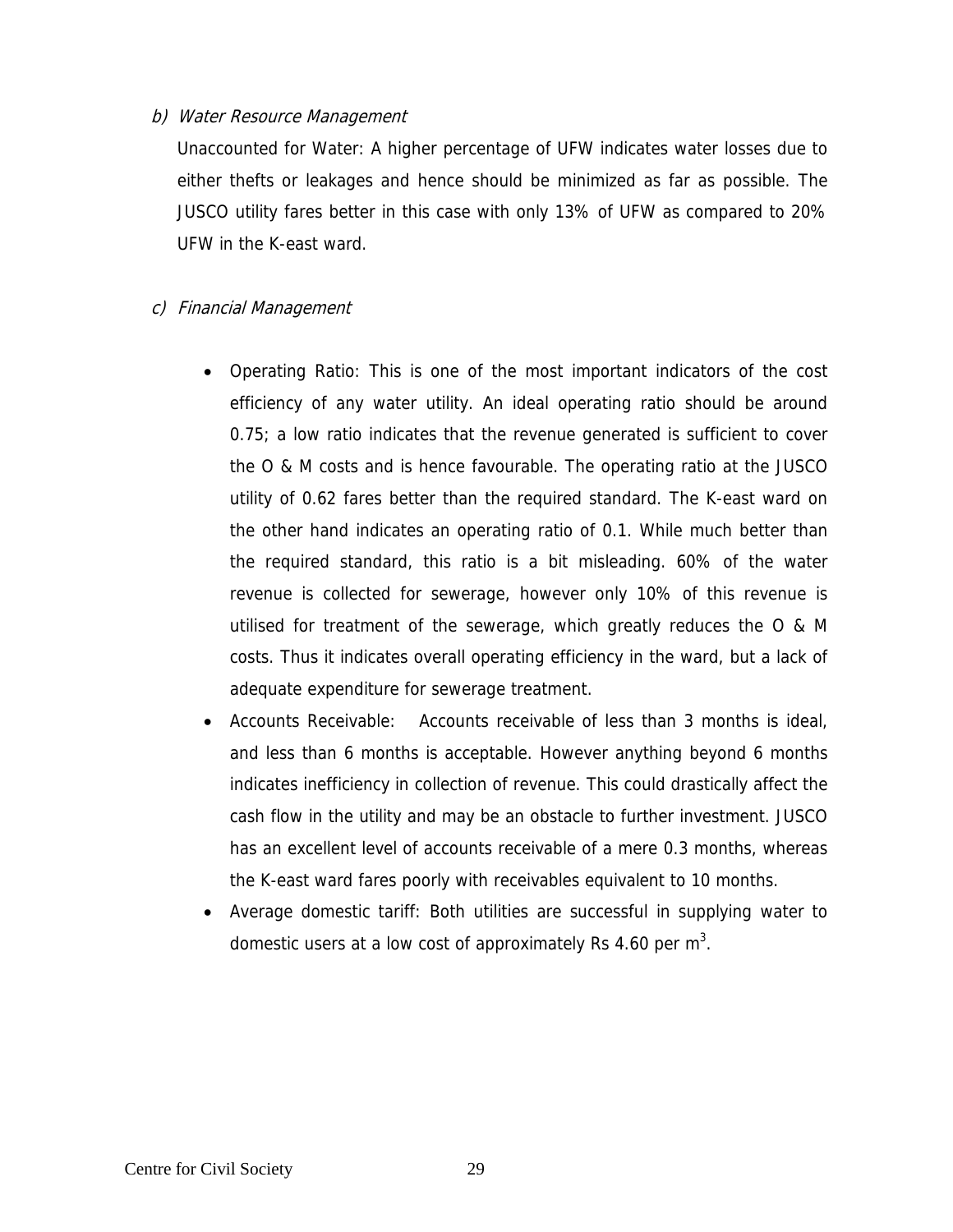#### d) Human Resource Management

Staff per 1000 connections: A lower ratio indicates that the current staff is well trained and motivated to perform the regular tasks of water management. Thus it indicates labour efficiency. An ideal ratio would be 5 staff members per 1000 connections. Both the K-east ward and JUSCO have a reasonably good level of staff efficiency.<sup>7</sup>

#### **2. Overall Remarks**

From the above analysis, it is clear that in comparison to the JUSCO water utility, the Keast ward water utility performs remarkably well in terms of operating efficiency, pricing and staff efficiency. With 100% coverage, it also delivers a more than satisfactory volume of good quality water each day. It does need to improve its customer service mechanism and financial management and also reduce UFW. However privatisation does not seem to be the necessary solution. These improvements can be introduced by providing greater responsibility to the existing staff and by recruiting new employees to handle the customer complaints, introducing a plan to detect and rectify leakages in the system and being stern with revenue collection.

The private water utility of JUSCO is also an excellent model of efficiency; however it had its own advantages. The entire water network on Jamshedpur was laid down by JUSCO. However, privatising an existing public water utility would require greater efforts since it would demand a thorough understanding of the existing network and would also escalate the initial costs of rehabilitation. Also, since most of their water consumers are industrial or commercial users, it is easier to recover costs by charging a higher tariff on such users. Thus efficiency is not restricted to the private sector alone and can be achieved by the public sector as demonstrated by the above analysis.

 $\overline{\phantom{a}}$ 

<sup>&</sup>lt;sup>7</sup> The overall MCGM staff per 1000 connections ratio is 17.6. Thus the K-East ward is one of the most labour-efficient wards managed by the MCGM.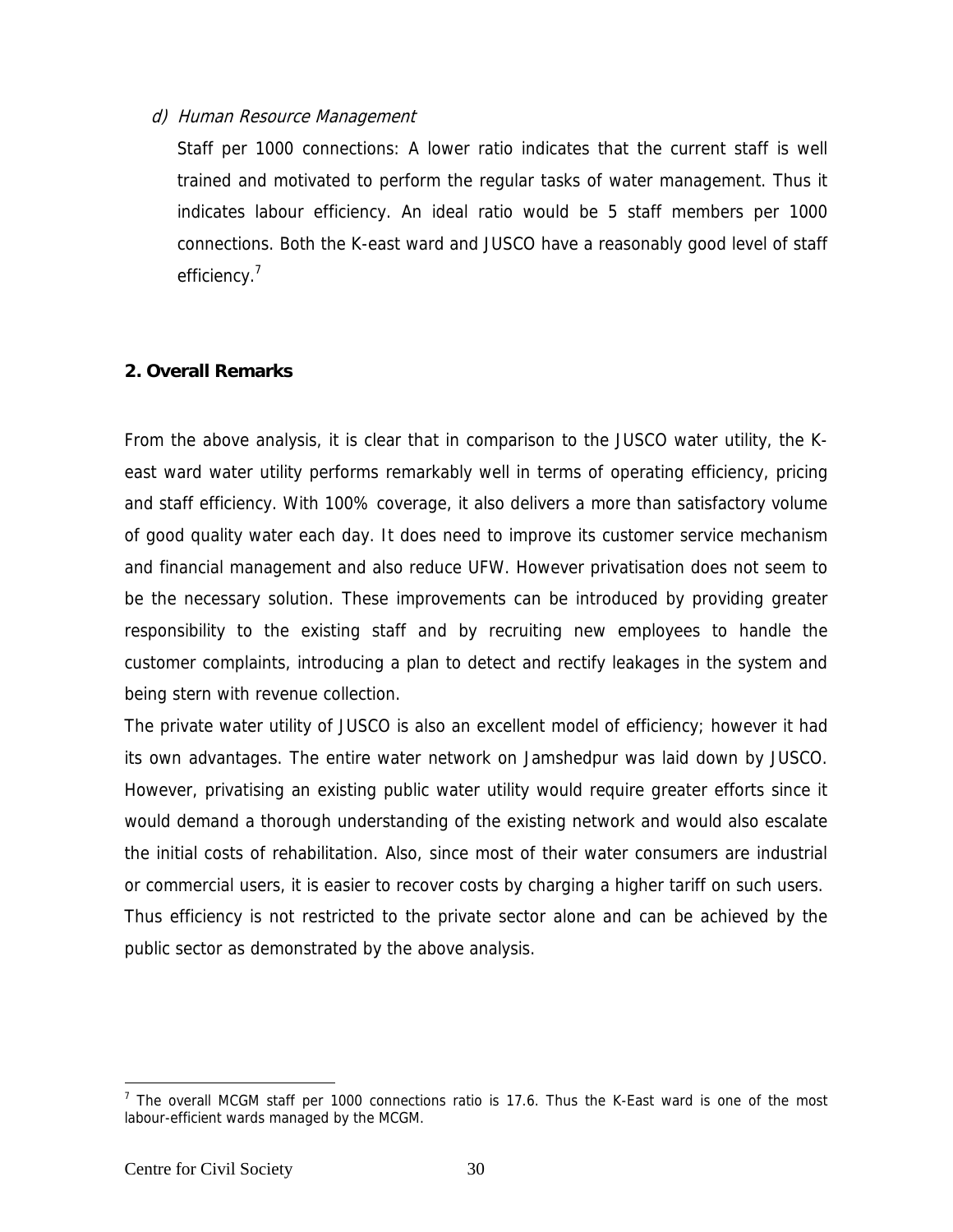# **G. The Debate over Public Management Vs Privatisation of Water – A Speculative Analysis**

From the previous analysis, it can be observed that while the public management of water was indeed satisfactory overall, the private sector proved to be more efficient in a lot of management areas.

The analysis given below studies certain steps and scenarios in the water management process. This would help identify those areas which are best run by the public sector and those areas where assistance from the private sector would be beneficial. For this purpose, two extremes have been considered i.e. 1) absolute public management and 2) complete privatisation of an existing water utility.

|  |                    |  |  | TABLE 3.0: <i>Comparison of the impact of public management vis-à-vis privatisation on water</i> |  |  |
|--|--------------------|--|--|--------------------------------------------------------------------------------------------------|--|--|
|  | management systems |  |  |                                                                                                  |  |  |

| Sr.            | Activity / Scenario       | <b>Public Sector</b>  | Private sector          |
|----------------|---------------------------|-----------------------|-------------------------|
| No.            |                           |                       |                         |
| 1              | <b>Initial Investment</b> | Obligated to make     | Long gestation period.  |
|                |                           | such investment to    | Thus, may not agree     |
|                |                           | uphold the            | to huge investments     |
|                |                           | Constitution          | and take financial risk |
| $\overline{2}$ | Establishing the network  | Fewer procedural      | Delays in obtaining     |
|                |                           | delays, easy approval | necessary permissions,  |
|                |                           | of plans              | difficulty in           |
|                |                           |                       | understanding           |
|                |                           |                       | interdependent public   |
|                |                           |                       | services                |
| 3              | Government benefits       | Enjoyment of          | Limited incentives from |
|                |                           | subsidies             | the government          |
| $\overline{4}$ | Type of users             | All users             | Preference to           |
|                |                           |                       | commercial and          |
|                |                           |                       | industrial users        |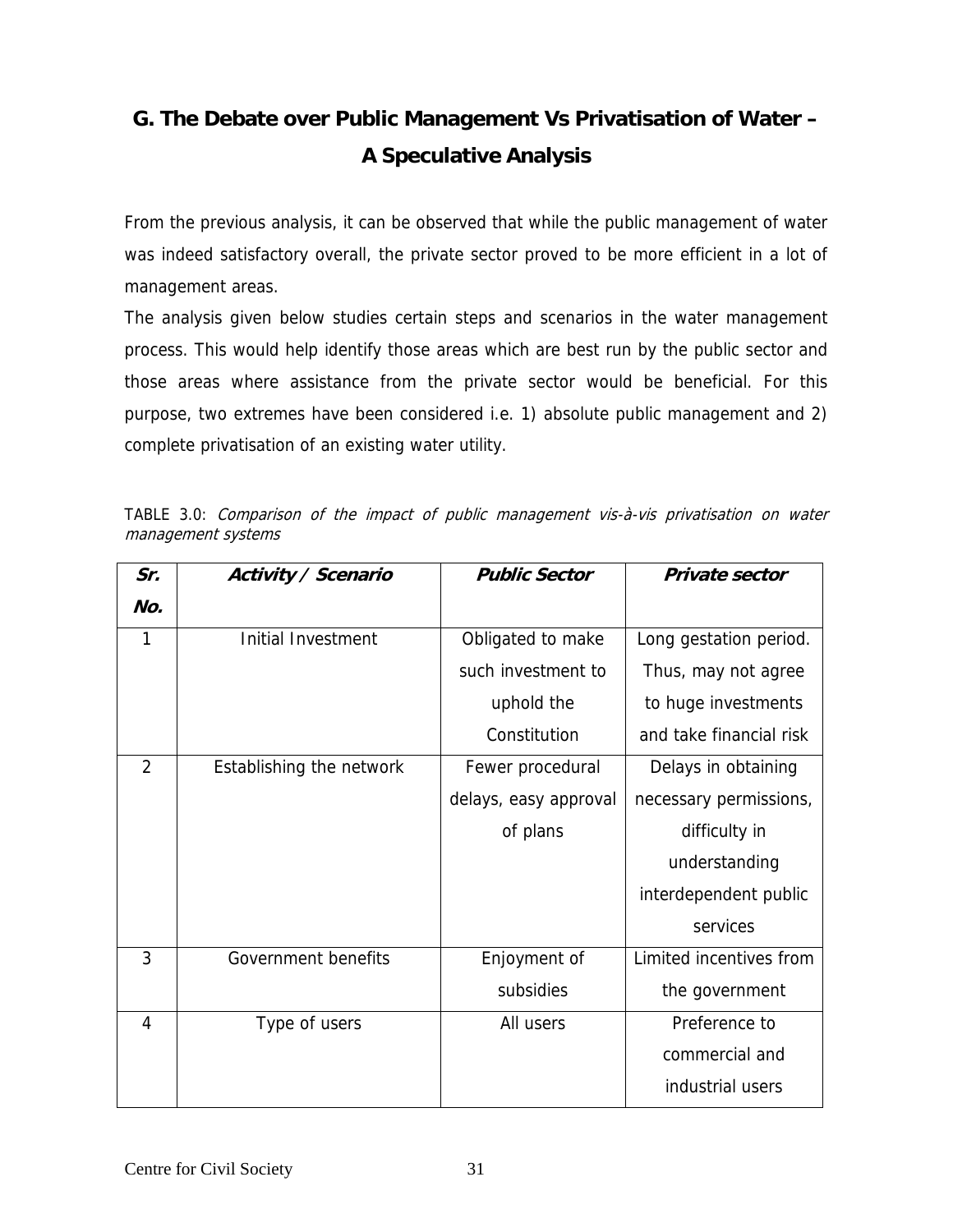| 5              | Citizens vs customers, Human    | Provision of basic | Marketing a commodity  |
|----------------|---------------------------------|--------------------|------------------------|
|                | right vs commodity              | human right to all | to its Customers       |
|                |                                 | Citizens           |                        |
| 6              | Pressure to perform             | Less               | High                   |
|                |                                 |                    |                        |
| $\overline{7}$ | <b>Consequences of Customer</b> | Relatively lesser  | Relatively greater     |
|                | complaints                      | liability          | liability              |
| 8              | In case of losses               | Water supply must  | Company can choose     |
|                |                                 | continue           | to halt operations     |
| 9              | Breach of contract              | N/A                | Company might charge   |
|                |                                 |                    | local governments with |
|                |                                 |                    | hefty penalties        |
| 10             | Social and environmental costs  | Such costs not     | Only financial         |
|                |                                 | accounted for      | responsibilities are   |
|                |                                 |                    | undertaken             |

To begin with, any water management project involves a huge amount of initial investment to improve the existing network and also lay down new pipelines. The gestation period involved in such an exercise is long and hence might deter the private sector from making huge investments. Also rehabilitation of an existing network implies huge initial costs for the private sector. On the other hand, the state is obligated to provide water to all its citizens and thereby uphold Article 21 of our Constitution that guarantees every citizen the protection of and the right to enjoyment of pollution free water. Thus the state would have to make such an investment irrespective of its yields.

In order to establish the water distribution network, especially in areas where roads need to be dug up, several government permissions need to be obtained. Also, since water services are entwined with various other public utilities, the private sector would be required to understand these systems and obtain the necessary approvals. On the other hand, the local municipal body would be well aware of other public works and there would be no delays in obtaining approvals for laying the network, since the municipal body itself is the governing authority.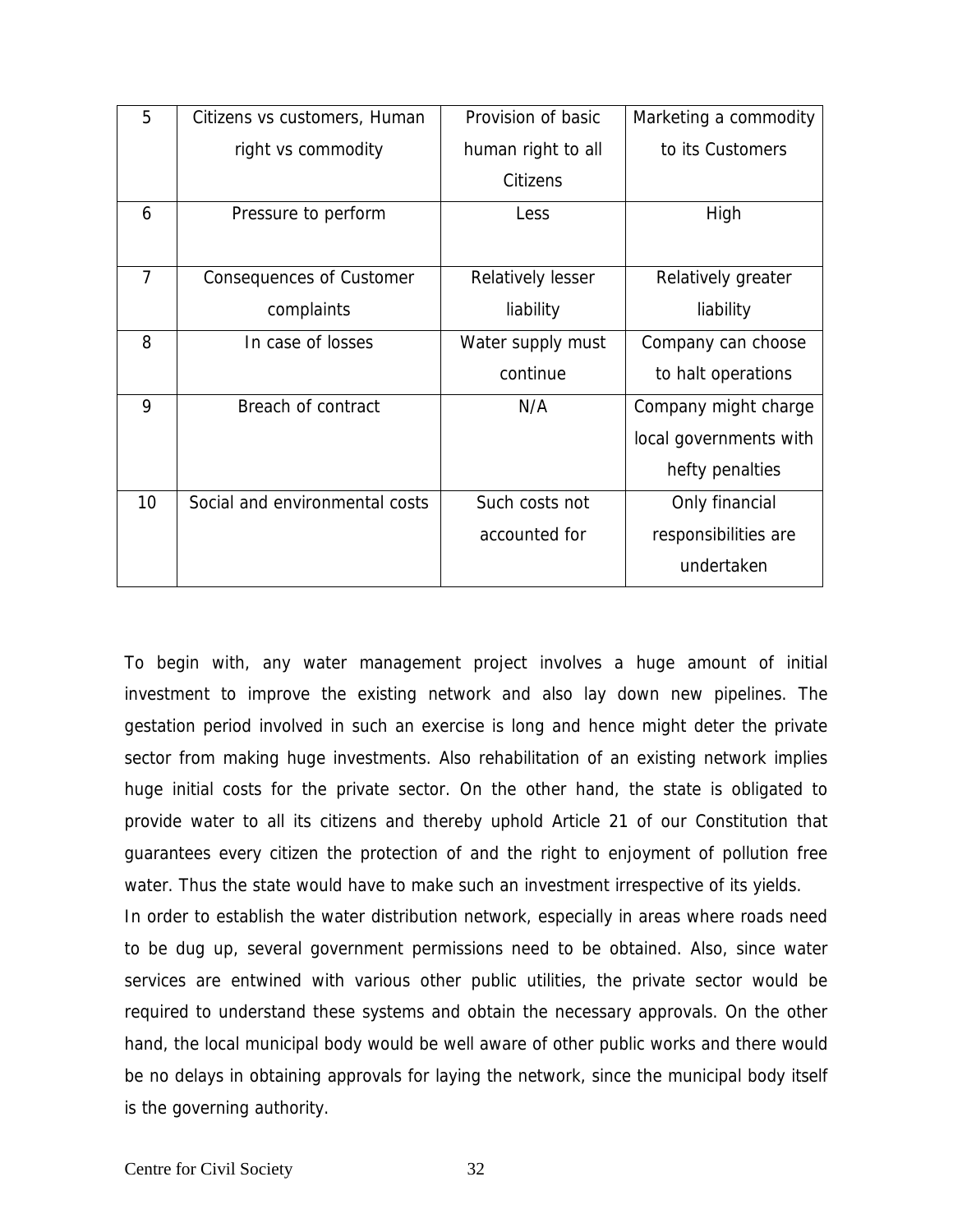The public sector also enjoys several subsidies and government benefits, which the private sector does not. Also the taxes levied re-enter the government coffers which can be re-invested in the water utility. The same does not hold true for the private sector.

The public sector is obligated to supply water resources to every single user irrespective of their occupation or income levels. The private sector however would certainly prefer supplying to commercial and industrial users that are capable of paying a higher price for the water service. Private enterprises find it challenging to deliver the same quantity and quality of water to poor people in developing countries who are not capable of making payments for the service. Thus the private enterprise would be unable to recover its costs when supplying to poor people. In January 2002, this very fact was admitted by J. F. Talbot, CEO of SAUR International (fourth largest water company in the world). He stated that even though private water companies have a higher success rate in Europe, the same is impossible in poor and developing nations where the basic tariff covers only an insignificant amount of their total costs. He insisted that without subsidies and soft loans from local governments, water management cannot be undertaken by private multinationals.<sup>iii</sup>

This again brings us to the debate of citizens vs customers and water as a human right vs commodity. It is clear that the public sector treats every water user as a 'citizen' and hence is obliged to supply water, which is a basic human right. The private sector would treat each water user as a 'customer' wherein this newly commercialised natural resource would be made available to only those who can afford to pay for it. For instance, few years ago, a section of the Sheonath River in Chattisgarh was handed over to a private entity and eventually people were charged for collecting water from their wells and even rainwater from their roofs. $W$ 

One of the key justifications for privatisation of water is the efficiency that the private sector would generate. There is thus constant pressure over private MNCs to ensure cost effective management of the water utility. The failure of the MNC to deliver water resources are seen with greater disdain than if the local municipal body were in a similar situation. Thus the private sector experiences greater performance pressures.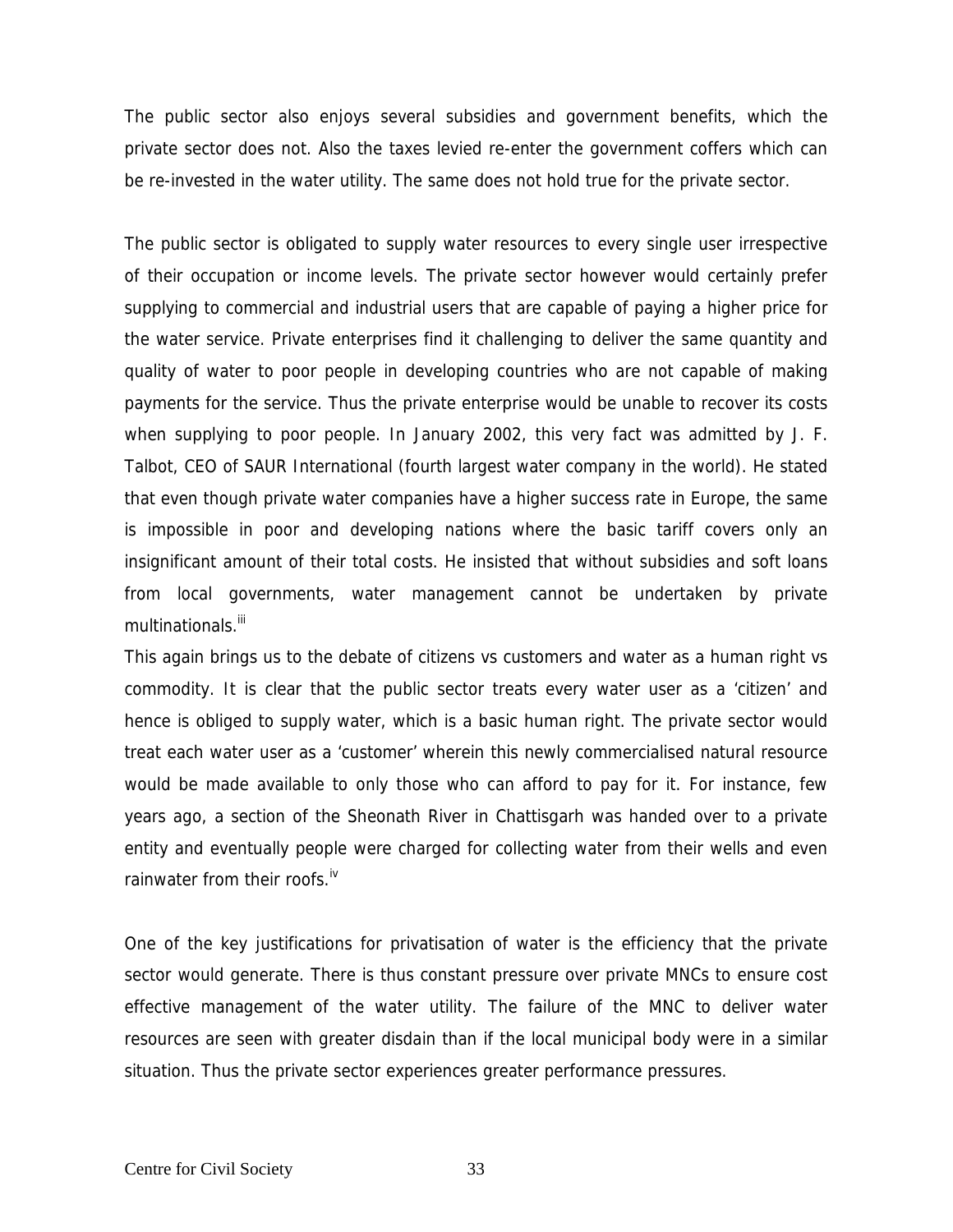At the same time, customer complaints could possibly generate different responses in case of the public and private sector respectively. When a customer complaint against the private company is heard in a court of law, it is likely that the company would not be pardoned easily and would result in huge fines or unreasonable compensation. The same however would not be true for a complaint registered against the public body.

A loss making public entity has no choice but to continue providing water services to its citizens. This has been the case in many cities like Indore, Kolkata, Mathura, Bhopal and many others. However, no private enterprise would enter into a loss making project since profit is its main motive. Thus, it can choose to discontinue its operations and withdraw entirely from the project. This could have serious implications since water supply would come to a sudden halt if and when the company withdraws from the project.

Usually when a water utility is privatised, it involves an agreement or contract between the private company and the local governing body. Several situations might lead to a breach of contract and the privatised operations may be forced to stop. Private companies might penalise local governments with heavy fines as has been demonstrated by examples all over the world. In Bolivia, the private water management company Bechtel threatened the Bolivian government with a US\$ 25 million legal battle when the deal was called off due to powerful protests by the citizens and civil society groups. In Africa, many private water deals are being struck up as a debt relief measure. In Argentina, water prices were indexed to the US dollar, but after the Argentine economic crisis and default on an external debt, a new law called the "Public Emergency and Reform of the Exchange Regime" allowed for the renegotiation of private water contracts. However this law was ignored by the MNCs and French and Spanish governments were called in to represent them in a court of law. $W$ 

It has been stated earlier also that establishing and managing a water utility involves huge investments and high costs. While most public and private water management companies pay for financial costs of a project, the social and environmental costs are often borne by the people. A classic example is that of the Tehri dam for the Suez-Degremont project in Delhi whose construction would divert irrigation water for private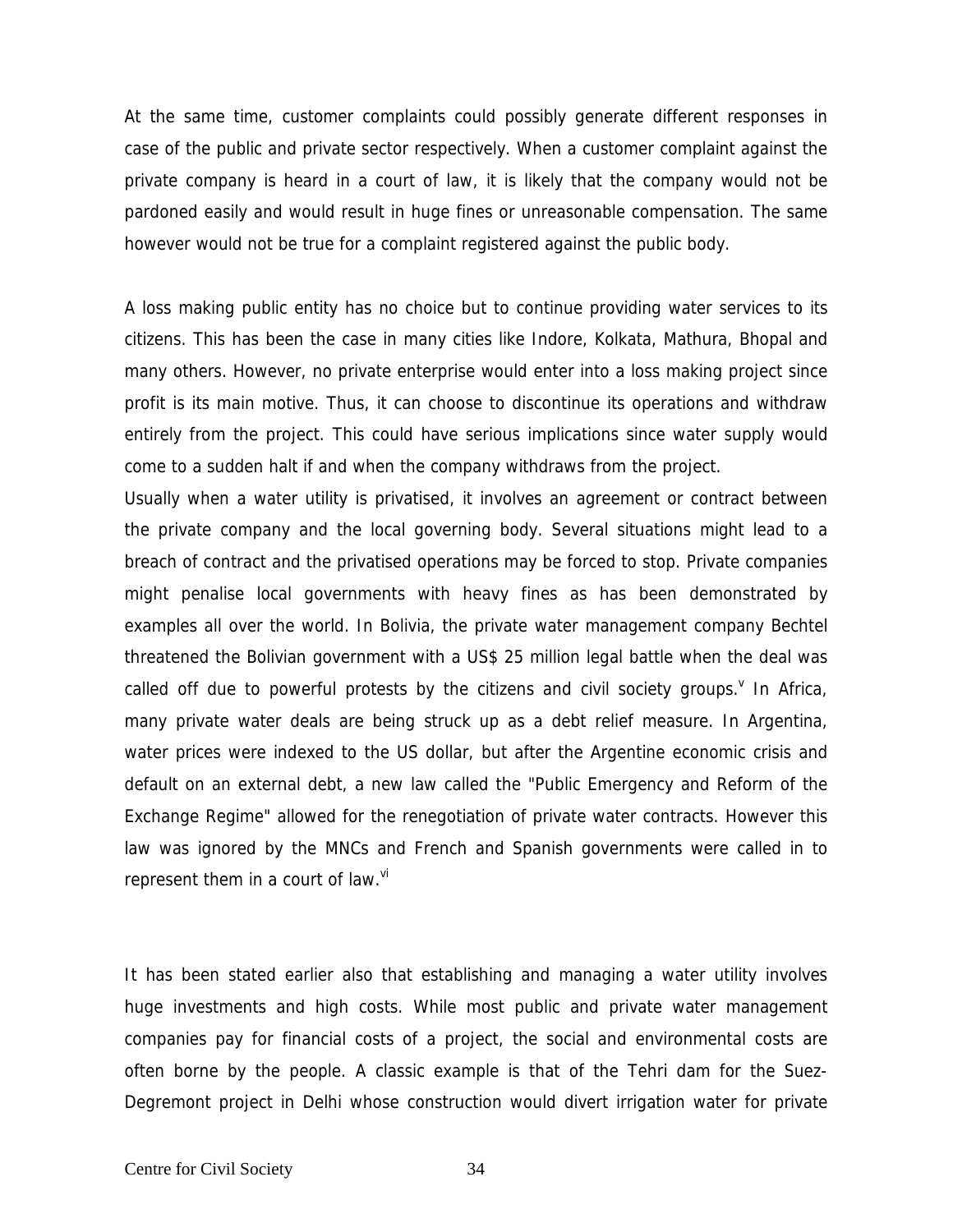supply and thus deprive poor farmers of much needed irrigation water. It was to be located in an earthquake prone zone which could possibly have unimaginable environmental ramifications.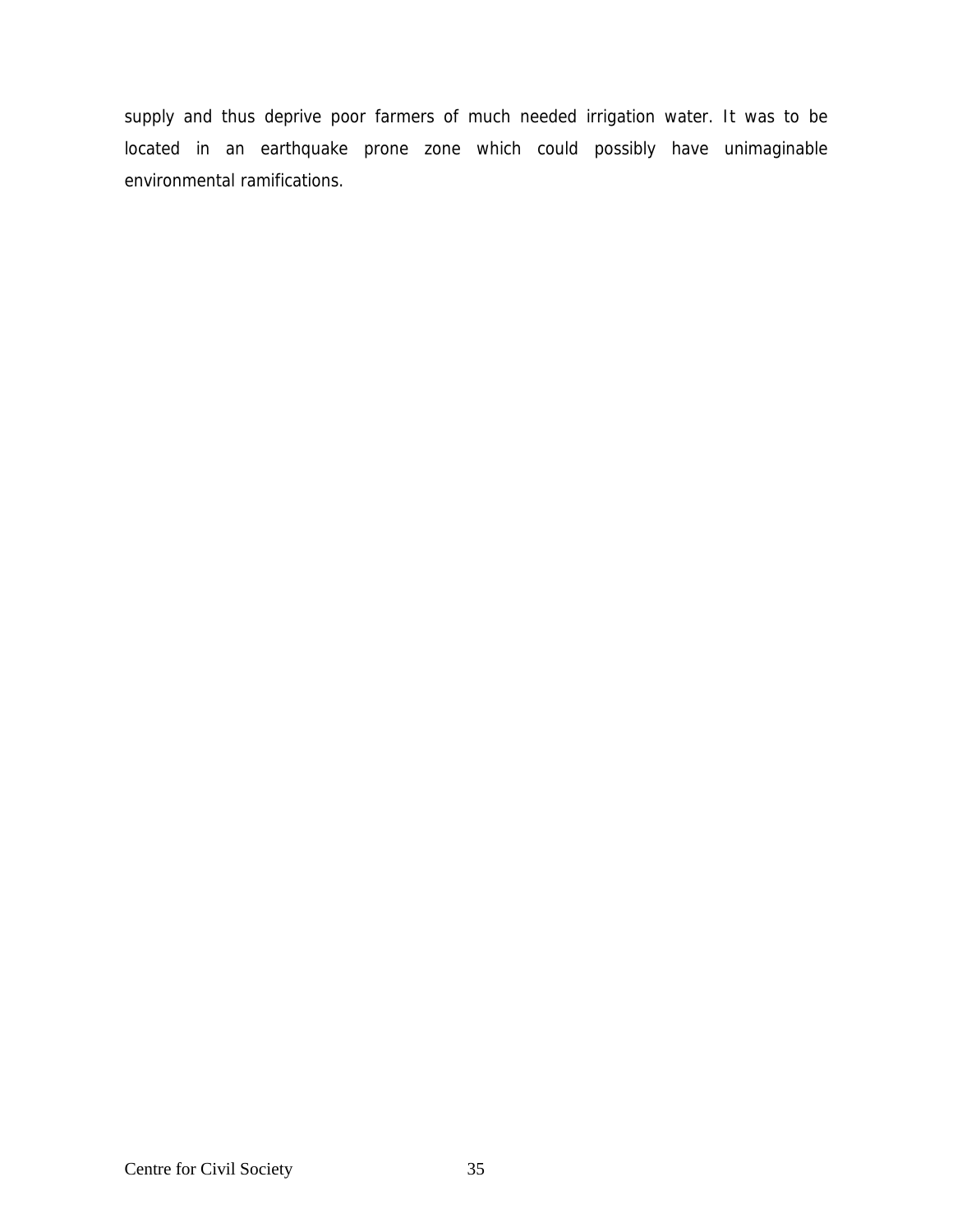#### **H. Conclusions**

Overall it is evident that absolute privatisation of an existing water utility is not a feasible option since it involves several legal, procedural and operational hurdles. The efficiency, technical skills and professionalism of the private sector however cannot be altogether ignored. It is therefore prudent to not privatise water assets or key financial and operational aspects of a water utility. The risk and responsibility must lie with the public sector and assistance of the private sector could be sought, which would be unique to each water utility. Also, in order to uphold water as a human right and avoid any social or environmental exploitation, water must continue to be publicly held.

The following conclusions can be drawn from the study:

- 1) Water privatisation in the K-east ward and Mumbai:
	- a. Mumbai's water distribution system boasts of 100% coverage at economical costs. The MCGM is a fine municipal body that provides an acceptable quality of water services. The only problems that the system faces are leakages, intermittent supply, an old distribution network and poor customer service management. These can be rectified with an appropriate scheme as proposed by the Sujal Mumbai Abhiyan
	- b. More investment should be made towards storage of excess water and rainwater harvesting solutions which utilise the stored water during paucity of water. This is primarily because Mumbai has no shortage of water. The annual water production is sufficient for all its residents on a 24 x 7 basis. $8$
	- c. Private participation can be beneficial as long as water assets are not privatised and the MCGM retains the controlling authority in the water utility.
	- d. Private involvement can be in the form of technical training, staff training, consultancy and small work orders.

 $\overline{a}$ 

<sup>&</sup>lt;sup>8</sup> The MCGM is currently contemplating the possibility of 'making rain' or 'cloud seeding' using common chemicals such as silver iodide. This they hope will solve the problem of limited water supply in case of erratic monsoons.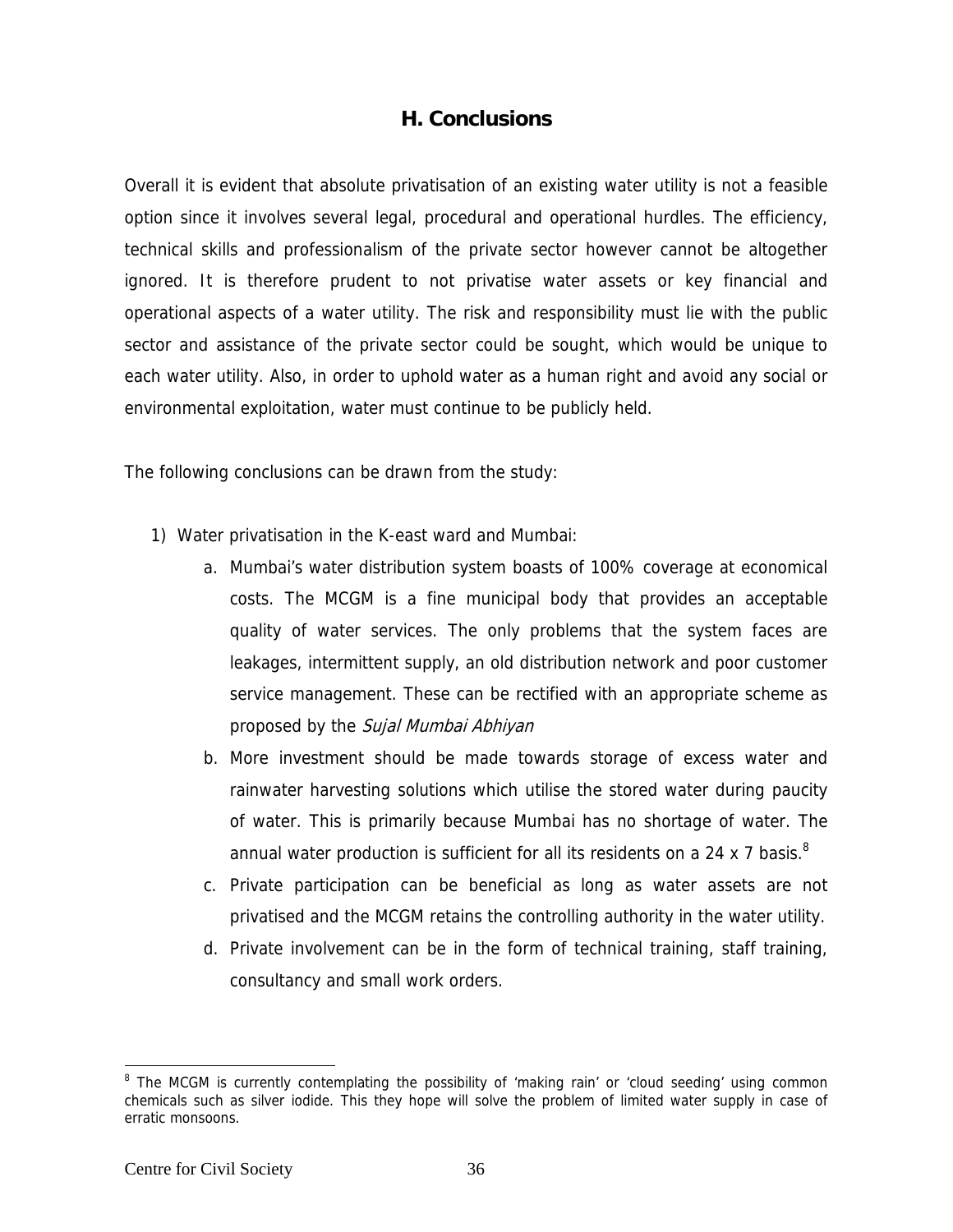e. The concept of pre-paid water meters should however be discontinued since it violates the right to life and water. There should be no waterdiscrimination against slum dwellers who settled in Mumbai after January 1, 1995. Continuance of such discrimination will only intensify the problem of illegal connections, water thefts and unauthorised plumbers.

There are many lessons to be learnt from the K-east ward WDIP experience. The lack of transparency and absence of water democracy will undoubtedly generate resistance towards a project, however good it might be. The practice of water democracy is the key to success of any such project. Privatisation alone is not the solution to Mumbai's water problems, but can complement the existing structure.

For the provision of pollution free water, every individual must be treated as a citizen first. Also, our legal system includes the public trust doctrine as a part of its jurisprudence, which entrusts the government to protect vital resources such as air, water and forests for the enjoyment of the pubic at large and disallow commercialisation or privatisation of the same. While upholding this doctrine, we can find a solution to our water problems even with private participation.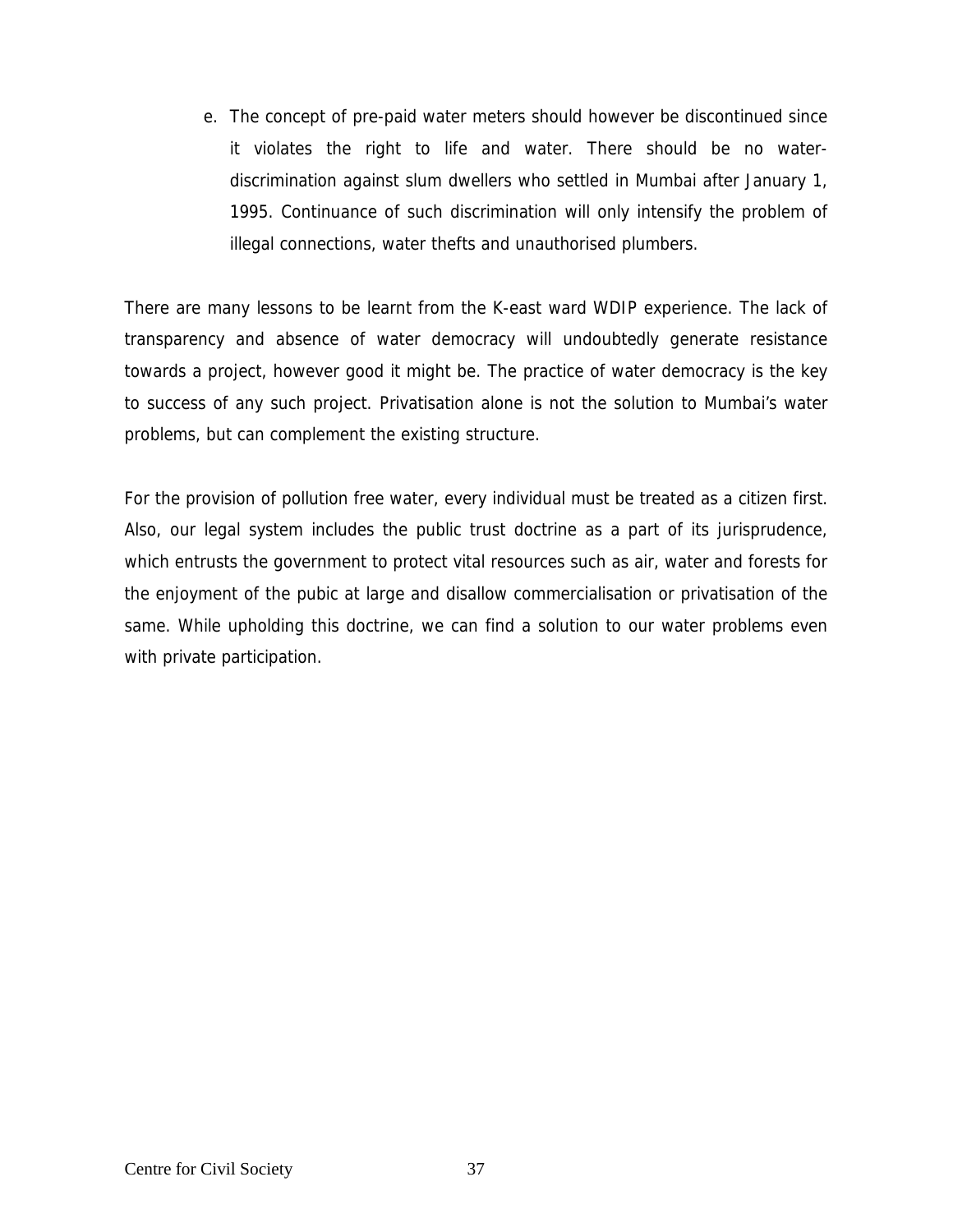### **I. References and Acknowledgements:**

 $\overline{\phantom{a}}$ 

<sup>ii</sup> Ninnan Ann. 16 April 2003. Private Water, Public Misery. Accessed on 15 May 2008 at www.indiaresource.org/issues/water/2003/privatewaterpublicmisery.html

<sup>iii</sup> Public Services International. 20 August 2002. Water Privatisation, Corruption And Exploitation. Accessed on 15 May 2008 at www.indiaresource.org/issues/water/2003/waterprivatizationpsi.html

 $\mu$ <sup>1</sup> Ninnan Ann. 16 April 2003. Private Water, Public Misery. Accessed on 15 May 2008 at www.indiaresource.org/issues/water/2003/privatewaterpublicmisery.html

<sup>v</sup> Ninnan Ann. 16 April 2003. Private Water, Public Misery. Accessed on 15 May 2008 at www.indiaresource.org/issues/water/2003/privatewaterpublicmisery.html

vi Public Services International. 20 August 2002. Water Privatisation, Corruption And Exploitation. Accessed on 15 May 2008 at www.indiaresource.org/issues/water/2003/waterprivatizationpsi.html

- World Bank and Castalia. 2006. Contract no. 8002529. Accessed on 4 June 2008 at www.keastwardwater.org
- Castalia. 2007. Customer service and Technical report. Accessed on 4 June 2008 at www.keastwardwater.org
- Castalia. 2007. Technical and management strategies for improving water services in K-East war. Accessed on 4 June 2008 at www.keastwardwater.org
- www.keastwardwater.org
- Municipal Corporation of Greater Mumbai. Hydraulic Engineering Department. 2007-08. Sujal Mumbai Abhiyan – A Brief Note.
- Asian Development Bank. 2007. Benchmarking and Data Book of Water Utilities in India.

<sup>&</sup>lt;sup>i</sup> Government of India. 2002. National Water Policy. Ministry of Water Resources